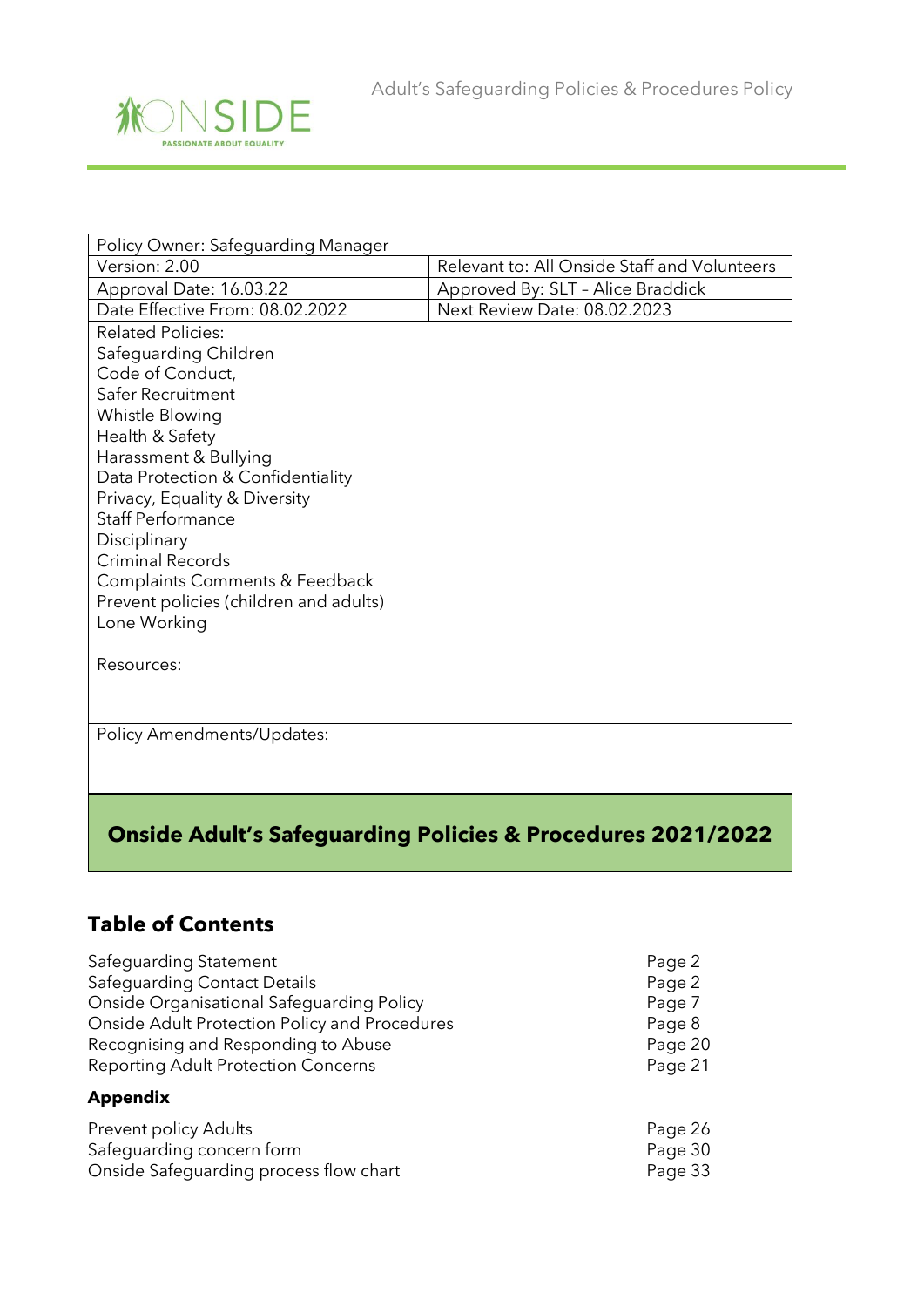

### **Onside Safeguarding Statement**

Onside is committed to ensuring that children, young people, and adults at risk of harm or abuse who come into contact with Onside staff and volunteers are treated with respect and are free from all forms of abuse or mistreatment. We are committed to ensuring that all staff and volunteers are aware of their responsibilities in relation to safeguarding, including their legal and statutory responsibilities, and have the knowledge and skills necessary to promote and maintain the welfare and safety of those with whom they come into contact. Our Trustees recognise their responsibility for ensuring that those benefiting from, or working with the organisation, are not harmed in any way through their contact with Onside.

Onside have comprehensive safeguarding policies which are reviewed annually. The designated safeguarding lead responsible for safeguarding children and young people is Sarah Hudson, Safeguarding Manager

### **Onside Safeguarding Contact Details**

| Designated<br>Safeguarding Lead        | Safeguarding<br>Manager                             | Sarah Hudson                  | Sarah.hudson@onside-<br>advocacy.org.uk           |
|----------------------------------------|-----------------------------------------------------|-------------------------------|---------------------------------------------------|
| Deputy Designated<br>Safeguarding Lead | Children &<br>Young Peoples<br>Programme<br>Manager | Faye Williams                 | Faye.williams@onside-<br>advocacy.org.uk          |
| Deputy Designated<br>Safeguarding Lead | Community &<br>Development<br>Manager               | Viv<br>McLaughlin             | Viv.mclaughlin@onside-<br>advocacy.org.uk         |
| Deputy Designated<br>Safeguarding Lead | Advocacy<br>Services<br>Manager                     | Janine<br>Daniels-<br>Stretch | Janine.daniels-stretch@onside-<br>advocacy.org.uk |
| Trustee Safequarding<br>Lead           | Trustee                                             | Jessica Gane                  | Jessica.gane@onside-<br>advocacy.org.uk           |

All the lead and deputy safeguarding leads can be contacted by calling 01905 27525

#### **Please see safeguarding page on the intranet for further contact details**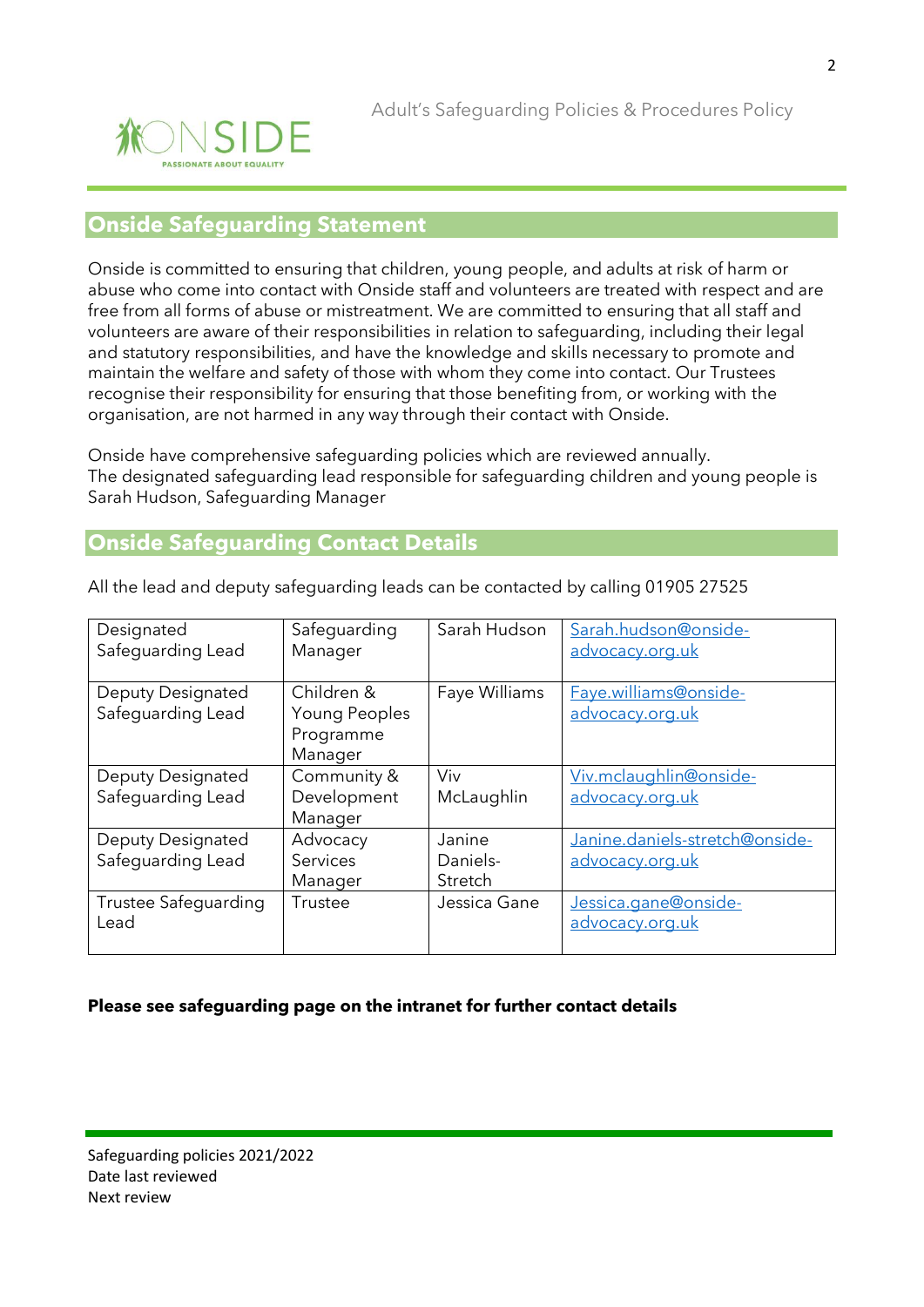

## **Senior Leadership Team Contact Details**

In the absence of the Designated Safeguarding Lead one of the Deputy Safeguarding Leadss or a member of the Senior Leadership Team will take on the responsibilities of the designated lead or deal with any escalation of specific safeguarding concerns.

All members of the Senior Leadership Team can be reached by telephoning the office on **01905 27525** during office hours 9am – 5pm Monday to Friday. Out of hours please contact **07810 185081**

| <b>Chief Executive</b> | Kate Harvey    | kate.harvey@onside-advocacy.org.uk    |  |  |
|------------------------|----------------|---------------------------------------|--|--|
| Director of Services   | Alice Braddick | alice.braddick@onside-advocacy.org.uk |  |  |
| Director of Resources  | Emma Thompson  | emma.thompson@onside-advocacy.org.uk  |  |  |
| Head of Finance        | Amy McGann     | amy.mcgann@onside-advocacy.org.uk     |  |  |
| C & D Manager          | Viv Mclaughlin | viv.mclaughlin@onside-advocacy.org.uk |  |  |

**If you are worried about someone's immediate safety or health, please call the relevant emergency services on 999**

### **Key Contacts**

**Local Authority Safeguarding Contact details**

# **Key Contacts**

**Local Authority Safeguarding Contact details**

**Worcestershire** 

To report an **ADULT** safeguarding concern

Please call **[01905 768053](tel:01905%20768053)**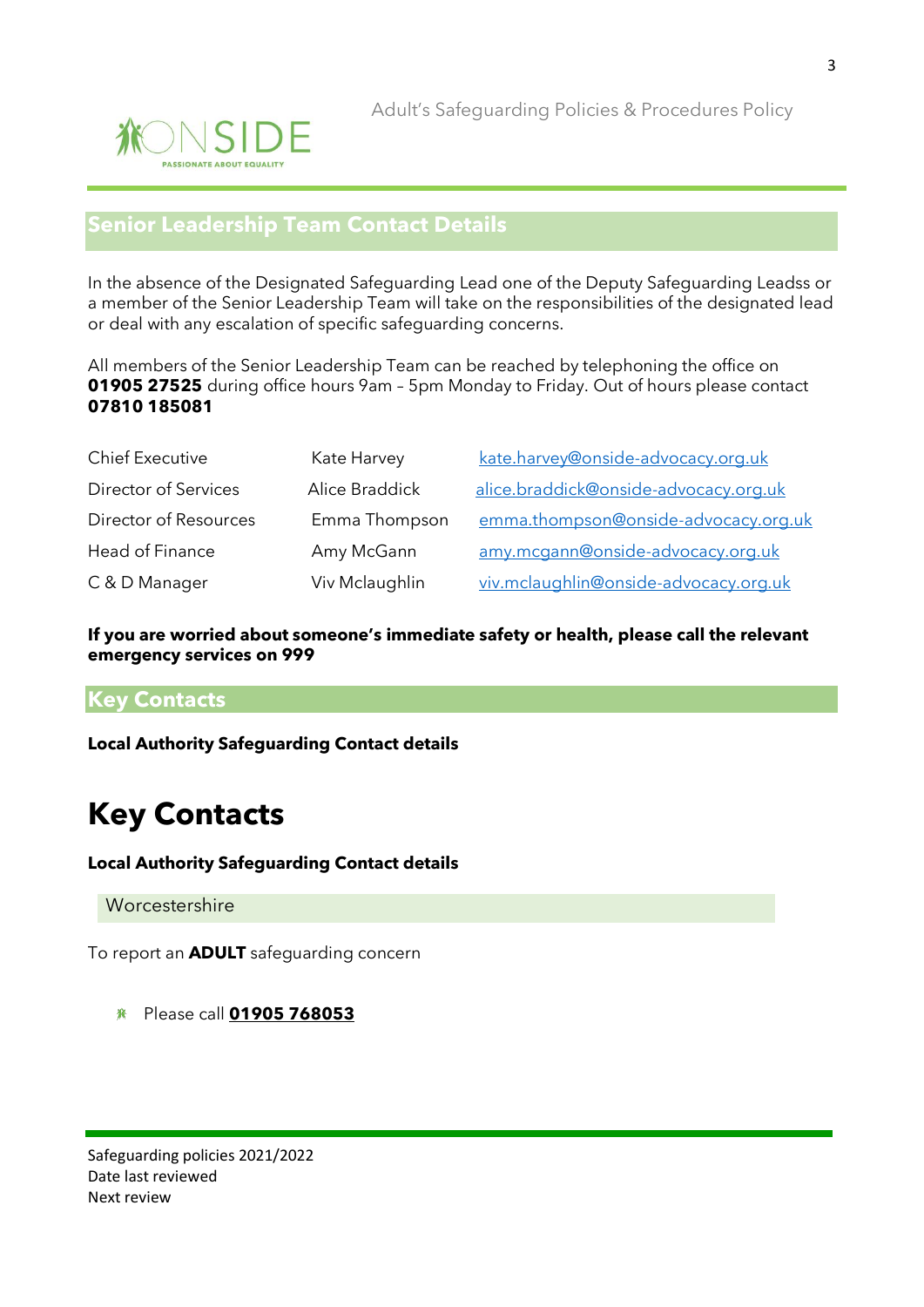

- **K** Professionals can complete an online form using this link [https://capublic.worcestershire.gov.uk/AdultsSafeguardingConcern/?\\_ga=2.191636393.](https://capublic.worcestershire.gov.uk/AdultsSafeguardingConcern/?_ga=2.191636393.2049644287.1551704139-400659183.1544785931) [2049644287.1551704139-400659183.1544785931](https://capublic.worcestershire.gov.uk/AdultsSafeguardingConcern/?_ga=2.191636393.2049644287.1551704139-400659183.1544785931)
- $*$  If you would like safeguarding advice, please phone the Adult Safeguarding Team on **[01905 843189](tel:01905%20843189)** (note this number does not accept referrals)

#### To report a **CHILD PROTECTION** concern

- $*$  If you have an immediate concern about the safety and welfare of a child, please phone the Family Front Door directly on **01905 822666**. You will be required to submit the information on a referral form as per the WSCP procedure
- $*$  Please refer to the levels of need quidance by following this link [http://www.worcestershire.gov.uk/downloads/file/7962/levels\\_of\\_need\\_guidanc](http://www.worcestershire.gov.uk/downloads/file/7962/levels_of_need_guidance_formerly_threshold_guidance) e formerly threshold quidance
- $*$  If you have a child protection concern outside of normal office hours, please contact the out of hours emergency duty team (EDT) telephone **01905 768020**

#### Herefordshire

To report an **ADULT** safeguarding concern

- Please call **01432 260715** (weekdays 9am to 5pm) **0330 123 9309** (after 5pm, weekends and public holidays)
- $*$  Use this link to complete the referral form and email it to: [safeguarding@herefordshire.gov.uk](mailto:safeguarding@herefordshire.gov.uk) <https://herefordshiresafeguardingboards.org.uk/media/7515/ap1-form.doc>

#### To report a **CHILD PROTECTION** concern

 $*$  If you think that a child has been harmed or is being neglected, contact the Multi Agency Safeguarding Hub on **01432 260800. 01905 768020** (out of hours number for when MASH is unavailable)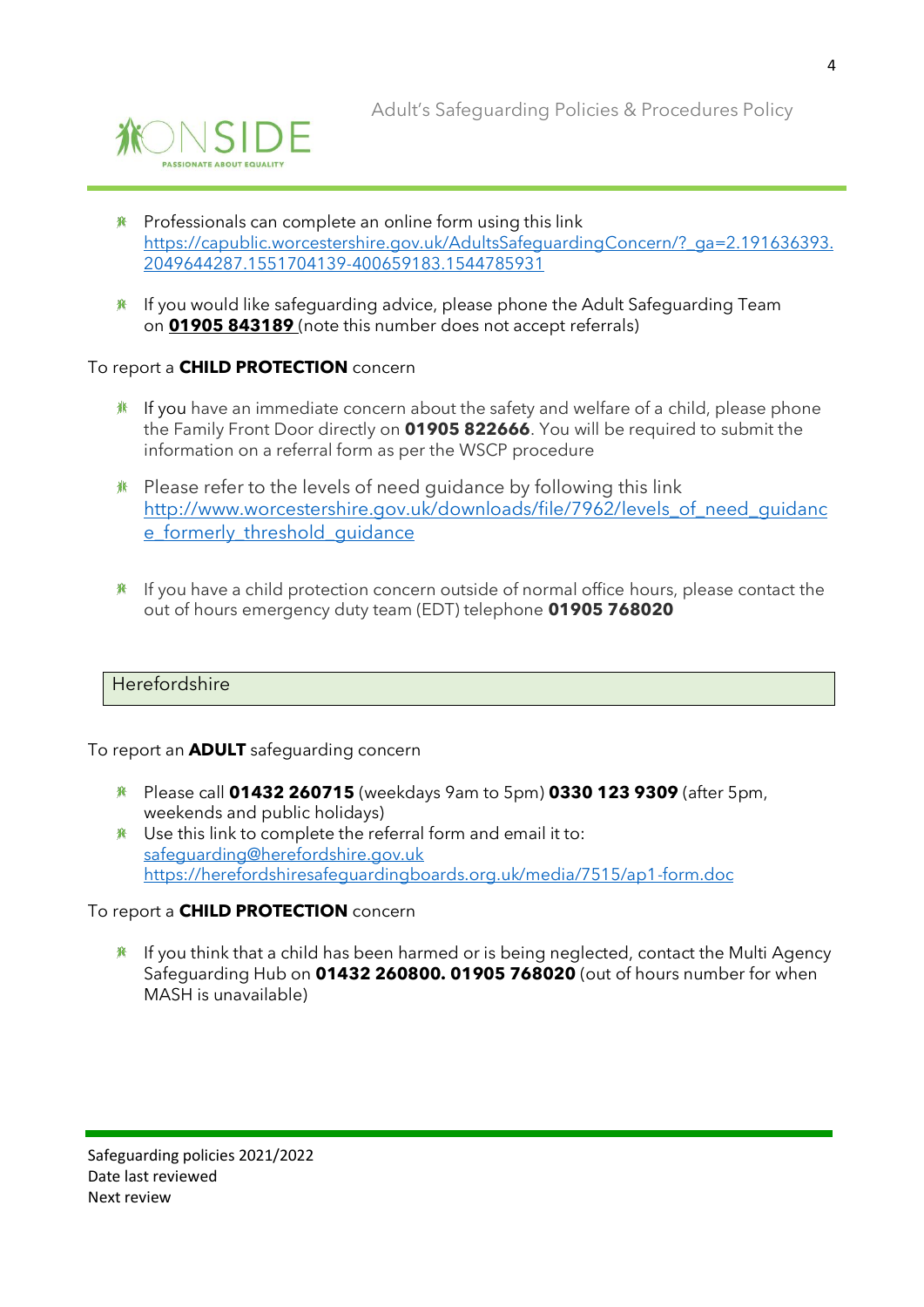

Adult's Safeguarding Policies & Procedures Policy

#### Birmingham

To report an **ADULT** safeguarding concern

- **Email:** [CSAdultSocialCare@birmingham.gov.uk](mailto:CSAdultSocialCare@birmingham.gov.uk)
- **Telephone:** 0121 303 1234
- **Text Relay:** dial 18001 followed by the full national phone number

Use this link to complete the referral form:

<https://birmingham.mylifeportal.co.uk/form/sgc1-1#!/onbehalfof>

#### To report a **CHILD PROTECTION** concern

Monday to Thursday: 8:45am to 5:15pm Friday: 8:45am to 4:15pm Telephone: **0121 303 1888**

#### **Emergency out-of-hours**

Telephone: 0121 675 4806

[https://www.birminghamchildrenstrust.co.uk/info/3/information\\_for\\_professionals/40/refer\\_a\\_c](https://www.birminghamchildrenstrust.co.uk/info/3/information_for_professionals/40/refer_a_child_who_you_re_concerned_about) hild who you re concerned about

**Warwickshire** 

To report an **ADULT** safeguarding concern

Telephone 01926 412080

To report a **CHILD PROTECTION** concern

**Before making a referral** - please take a look at the **Threshold Document** to decide whether your concerns require a referral to Children's Social Care **For urgent concerns** - if you have an urgent child protection concern and need to get in touch call the MASH on **01926 414144.**

Lines are open:

Monday to Thursday - 9.00am – 5:30pm兼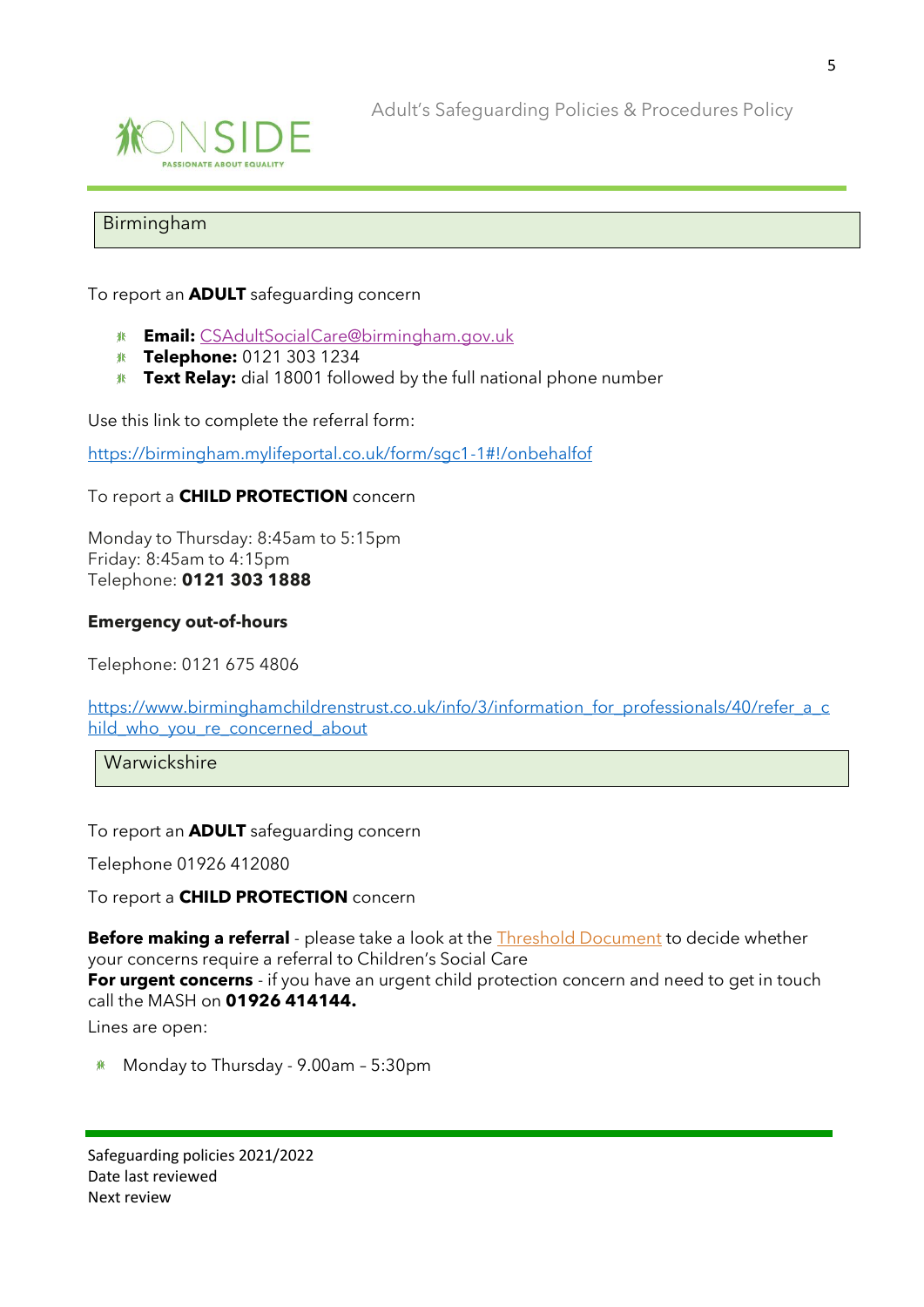



#### 兼 Friday - 9.00am – 5:00pm

You will then need to complete and return a [Multi-Agency Contact Form \(MAC\)](https://www.safeguardingwarwickshire.co.uk/downloads/MAC-2020-FINAL-23-9-20.docx) and send via email to the MASH team:

Please email - [mash@warwickshire.gov.uk](mailto:mash@warwickshire.gov.uk)

**Out of hours** - if you need to get in touch out of usual office hours, please contact the Emergency Duty Team immediately on **01926 886922.**

**Gloucestershire** 

To report an **ADULT** safeguarding concern

Telephone 01452 426868 during office hours

Or email [Socialcare.enq@gloucestershire.gov.uk](mailto:Socialcare.enq@gloucestershire.gov.uk)

#### To report a **CHILD PROTECTION** concern

**Telephone 01452 42 6565 during office hours** or email [childrenshelpdesk@gloucestershire.gov.uk](mailto:childrenshelpdesk@gloucestershire.gov.uk)

Out of hours contact the emergency duty team on **01452 61 4194**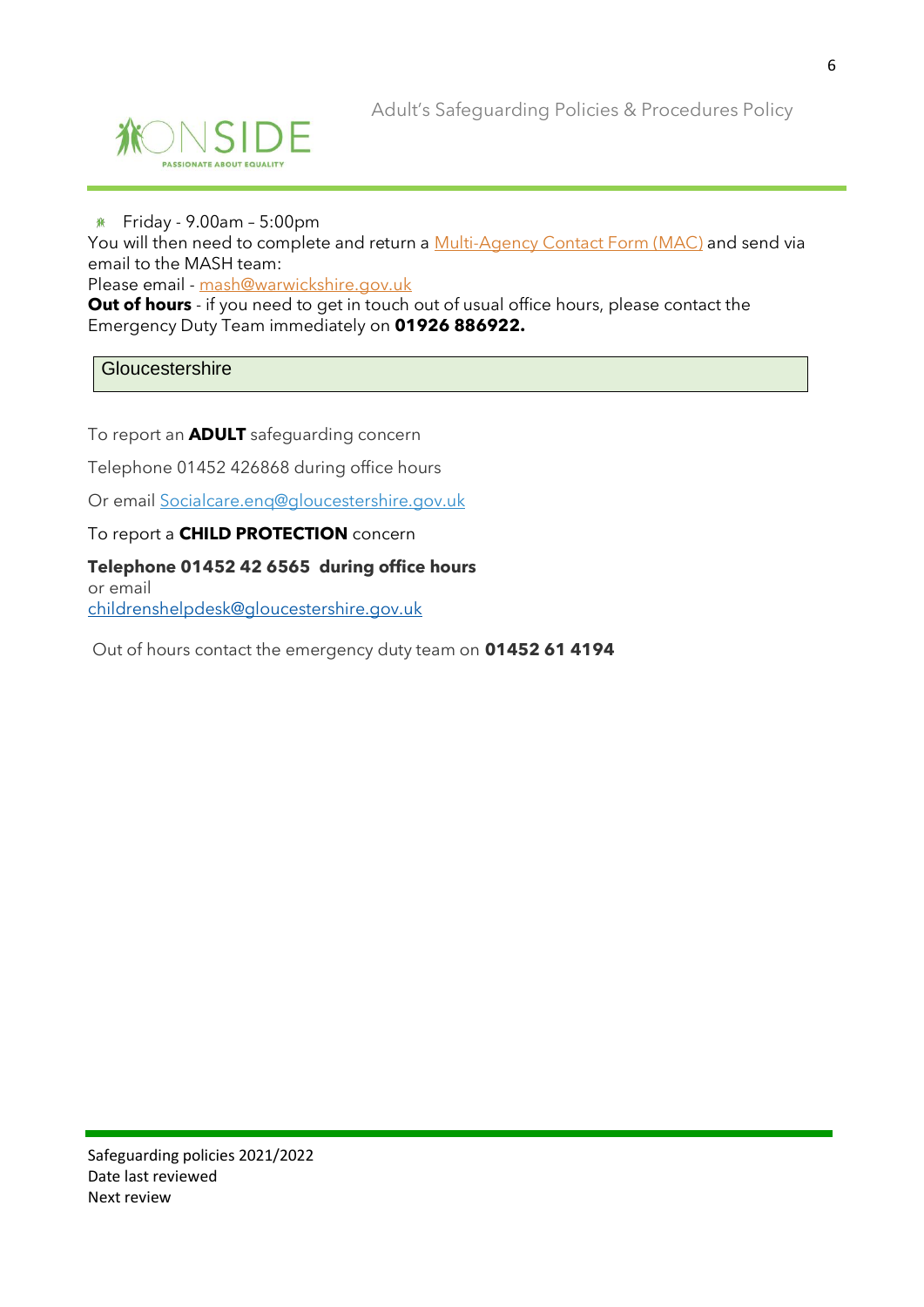![](_page_6_Picture_1.jpeg)

## **Onside Organisational Safeguarding Policy**

#### **Date of Policy: 1 January 2022 Date of last review: NA Date for next review: 1January 2023**

Related Policies: Code of Conduct, Safer Recruitment, Whistle Blowing, Health & Safety, Harassment & Bullying, Data Protection & Confidentiality, Privacy, Equality & Diversity, Staff Performance, Disciplinary, Criminal Records, Complaints Comments & Feedback, Prevent policies (children and adults) Lone Working.

Onside is committed to the welfare and safety of all children, young people, and adults it comes into contact with. Onside will take all reasonable steps to ensure that all people it works with are kept safe from all forms of harm or abuse. Onside are committed to promoting good practice and managing services in a way which promotes safety and reduces the risk of harm or abuse occurring. Onside will ensure that any allegations, disclosures of abuse or suspicions are dealt with appropriately and the child or adult at risk is supported.

#### Onside will ensure that

- $*$  All trustees, staff, volunteers, and people using our services are familiar with this policy
- **\*** We will work with other agencies within the Safeguarding Framework for both children and adults
- **We will work within our confidentiality policy and will gain permission from people using** our services before sharing information about them with another agency (unless it is the referring agency), unless we are required by law to share it, or, unless the person using our service will come to harm if we do not share it
- All staff and volunteers are suitable to undertake work with children, young people, and 兼 adults and that all reasonable steps are taken not to appoint someone who is disqualified from working with one of the above groups. (See Safer Recruitment Policy) This will be done by the securing of two references and enhanced Disclosure & Barring Service checks which will be renewed every three years as a minimum. Onside staff are required to join the DBS Update Service and undertake an annual check
- $*$  All staff and volunteers are aware of the relevant policies relating to all aspects of safeguarding, through initial induction and on-going relevant training
- **All staff and volunteers will have appropriate training in relation to safeguarding both** children and adults as defined by the local safeguarding boards/service specification.
- All staff and volunteers are aware of their obligations and legal responsibility to report 賽 safeguarding concerns or inappropriate behaviour and the process they should follow in the event of a concern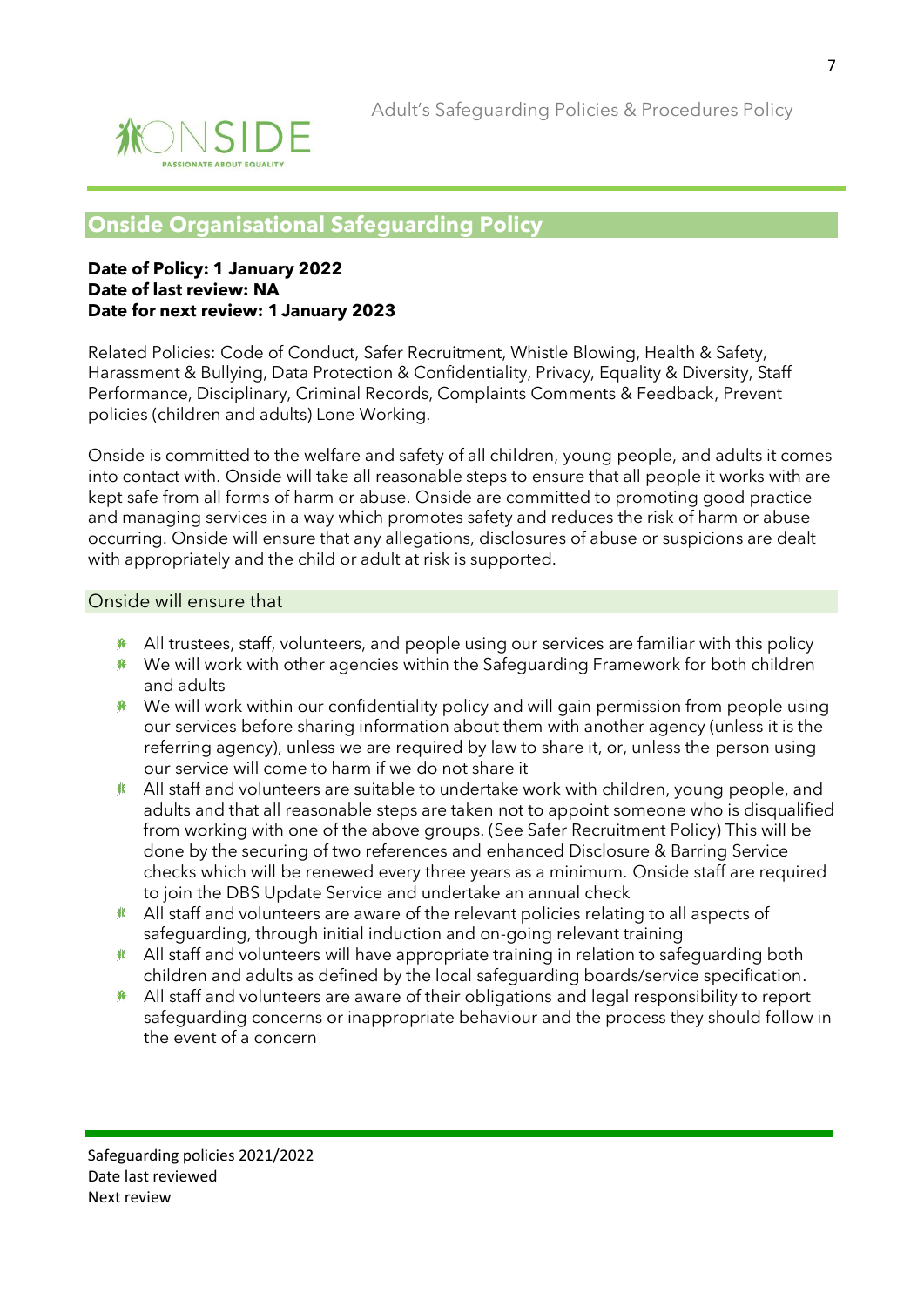![](_page_7_Picture_0.jpeg)

- $*$  All staff and volunteers are aware that they are expected to demonstrate understanding and respect and always adhere to the Onside code of conduct
- **All staff and volunteers will have the appropriate levels of support and supervision**
- **\*** Trustees and the Senior Leadership Team will receive regular safequarding reports to ensure effective management of services. The organisation responds appropriately to any changes of legislation.

## **Onside Adult Protection Policy and Procedures**

These procedures are designed to provide a support framework for all staff and volunteers to ensure they recognise and respond to the safeguarding needs of adults. These procedures are based on the West Midlands regional safeguarding procedures.

This procedure applies to any paid member of staff, volunteer, or Trustee, who may be concerned about the safety and protection of an adult. This procedure must be followed whenever an allegation is made that an adult has been abused or when there is a suspicion that an adult has been abused. Promises of confidentiality should not be given as this may conflict with the need to ensure the safety and welfare of the adult. If the complainant is the adult, questions should be kept to the minimum necessary to understand what is being alleged and leading questions should be avoided. The use of leading questions can cause problems for any subsequent investigation and or court proceedings.

A full record should be made as soon as possible of the nature of the allegation and any other relevant information using the safeguarding concern form.

Remember that you are not responsible for deciding whether abuse has occurred**. Onside staff and volunteers are not responsible for investigating an allegation,** that is the responsibility of the local authority adults safeguarding team following on from a referral.

#### Purpose & Aim of this procedure

We aim to ensure those adults who come into contact with Onside and any others who may come to our attention, receive the protection, and support they need if they are at risk of abuse. This procedure provides clear direction to Onside staff and volunteers at Onside who may have concerns that an adult is in need of protection.

#### Making Safeguarding Personal

Making Safeguarding Personal sits within the Department of Health (DH) Care and Support Statutory Guidance, (revised in 2017) that supports the implementation of the Care Act (2014). It means safeguarding adults: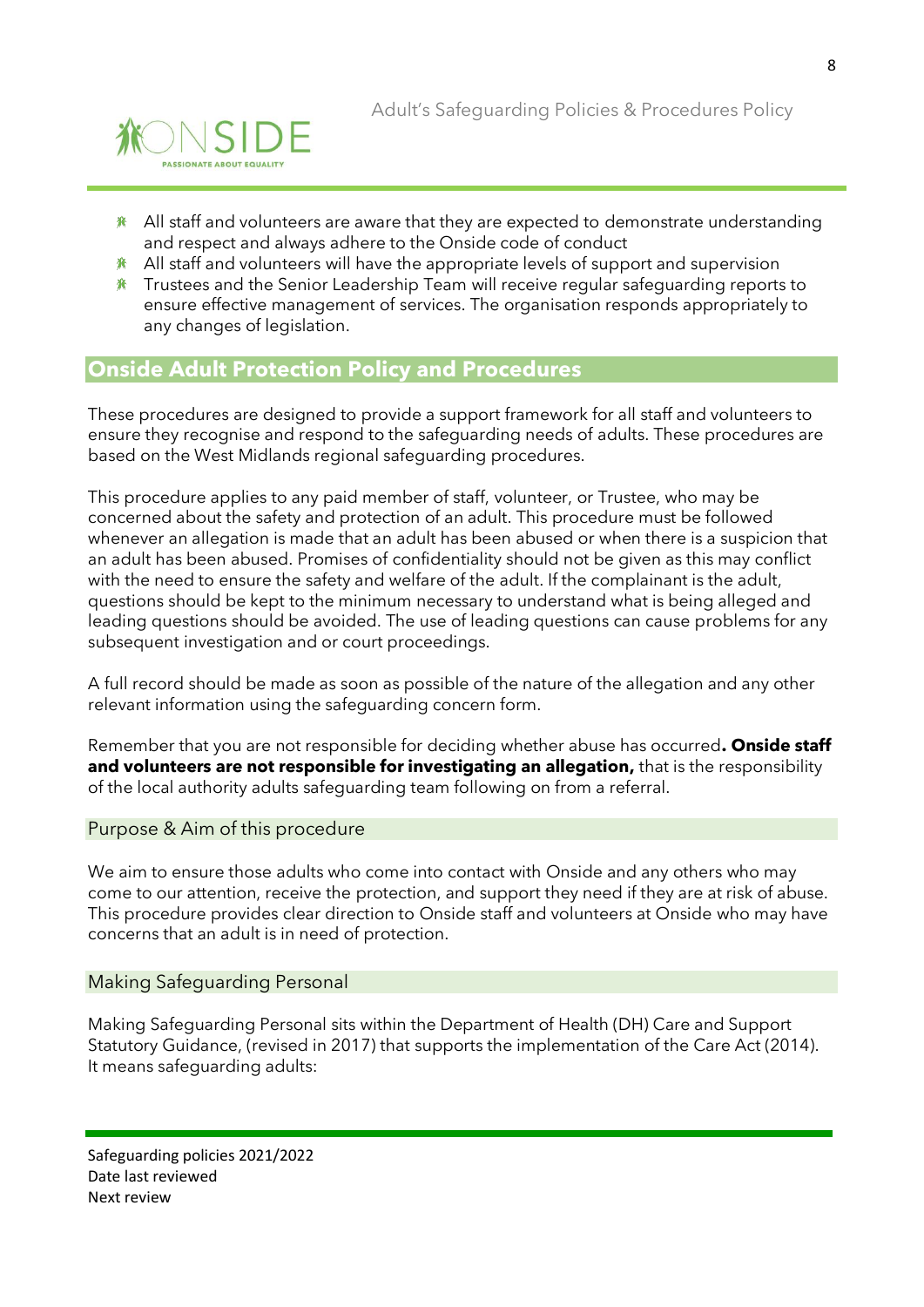![](_page_8_Picture_1.jpeg)

- *M* Is person-led
- <u>**<u></u><sup>***ki***</sub> Is outcome-focused</u></u>**</sup>
- $*$  Engages the person and enhances involvement, choice, and control
- $*$  Aims to improve the quality of life, well-being, and safety of individuals

Making Safeguarding Personal must not simply be seen in the context of a formal safeguarding enquiry (Care Act, 2014, Section 42 enquiry), but also in the whole spectrum of activity when supporting adults at risk. When working with someone you have safeguarding concerns about, always remember: "no decision about me, without me". Have you consulted with and gained consent from the person you are worried about?

Further quidance can be found Making Safeguarding Personal Leaflet for professionals v2 [\(1\).pdf](file://///dc/users/Sarah%20hudson/SarahHudson/Advocacy%20team%20meeting/Making_Safeguarding_Personal___leaflet_for_professionals_v2%20(1).pdf)

## **Types of Abuse**

#### **Discriminatory**

Including forms of harassment, bullying, slurs, isolation, neglect, denial of access to services or similar treatment; because of race, gender and gender identity, age, disability, religion or because someone is lesbian, gay, bisexual or transgender. This includes racism, sexism, ageism, homophobia or any other form of hate incident or crime.

#### Financial

Including theft, fraud, internet scamming, exploitation, coercion in relation to an adult's financial affairs or arrangements, including in connection with wills, property, inheritance or financial transactions, or the misuse or misappropriation of property, possessions, or benefits.

#### Modern day slavery

Encompasses slavery, human trafficking, forced labour and domestic servitude. Traffickers and slave masters use whatever means they have at their disposal to coerce, deceive, and force individuals into a life of abuse, servitude, and inhumane treatment.

#### Self-neglect

Includes a person neglecting to care for their personal hygiene, health, or surroundings; or an inability to provide essential food, clothing, shelter, or medical care necessary to maintain their physical and mental health, emotional wellbeing, and general safety. It includes behaviour such as hoarding.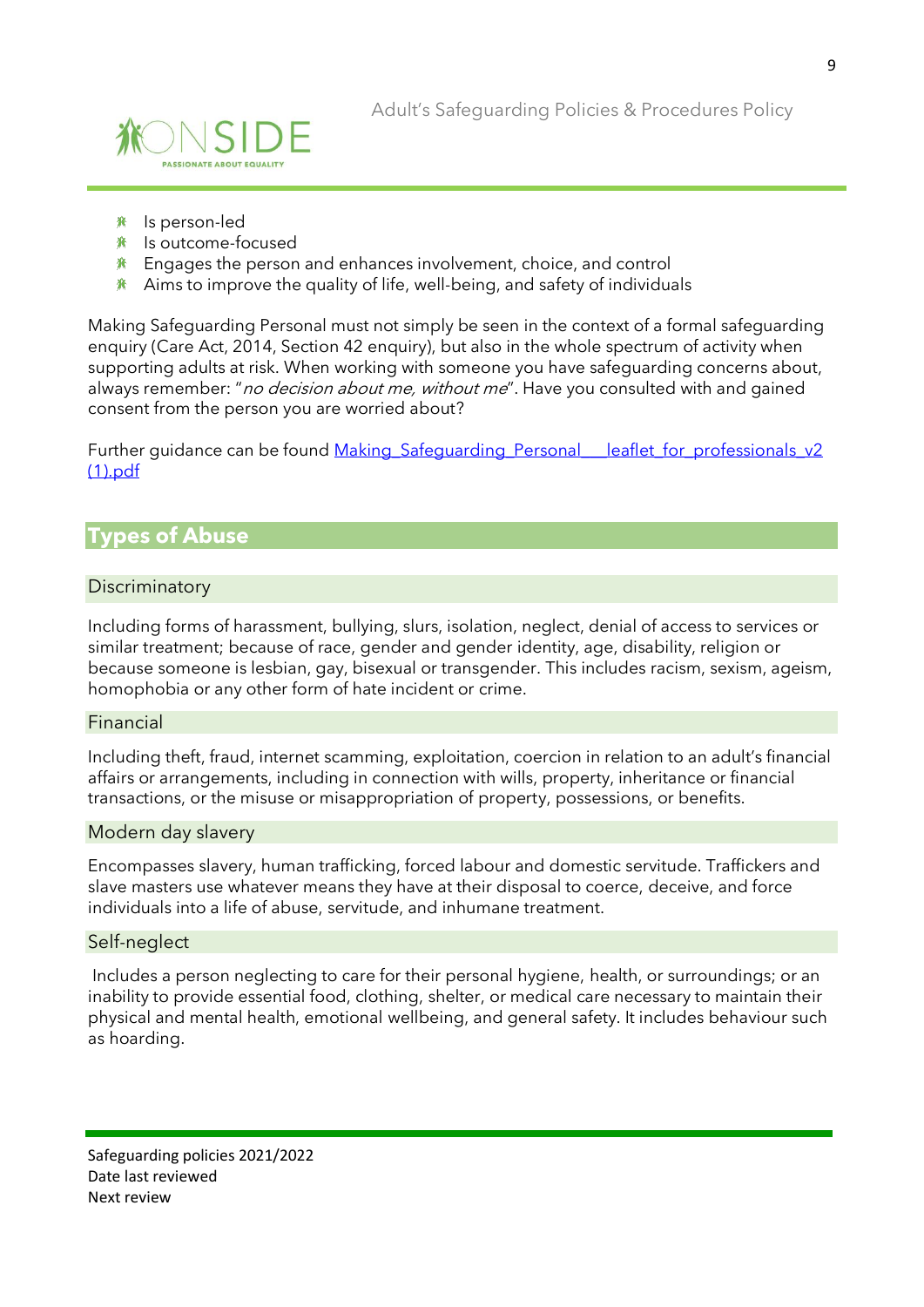![](_page_9_Picture_0.jpeg)

#### Exploitation

An individual or group takes advantage of an imbalance of power to coerce, control, manipulate or deceive a person and exploits them:

- **K** Through violence or the threat of violence, and/or
- $*$  For financial or other advantage of the perpetrator or facilitator and / or
- $*$  In exchange for something the victim needs or wants

#### Physical Abuse

Including assault, hitting, slapping, pushing, burning, misuse of medication, restraint, or inappropriate physical sanctions.

#### Emotional Abuse

Including threats of harm or abandonment, deprivation of contact, humiliation, blaming, controlling, intimidation, coercion, harassment, verbal abuse, cyber-bullying, isolation or unreasonable and unjustified withdrawal of services or support networks.

#### Institutional Abuse

Including neglect and poor care practice within an institution or specific care setting such as a hospital or care home, or in relation to care provided in a person's own home. This may range from one off incidents to on-going ill treatment. It can be through neglect or poor professional practice as a result of the structure, policies, processes, and practices within an organisation.

#### Sexual Abuse

Including rape, indecent exposure, sexual assault, sexual acts, sexual harassment, inappropriate looking or touching, sexual teasing or innuendo, sexual photography, subjection to pornography or witnessing sexual acts to which the adult has not consented or was pressured into consenting. It also includes sexual exploitation which is exploitative situations, contexts, and relationships where the person receives "something" (e.g., food, accommodation, drugs, alcohol, mobile phones, cigarettes, gifts, money) or perceived friendship/relationship as a result of them performing, and/or another or others performing sexual acts.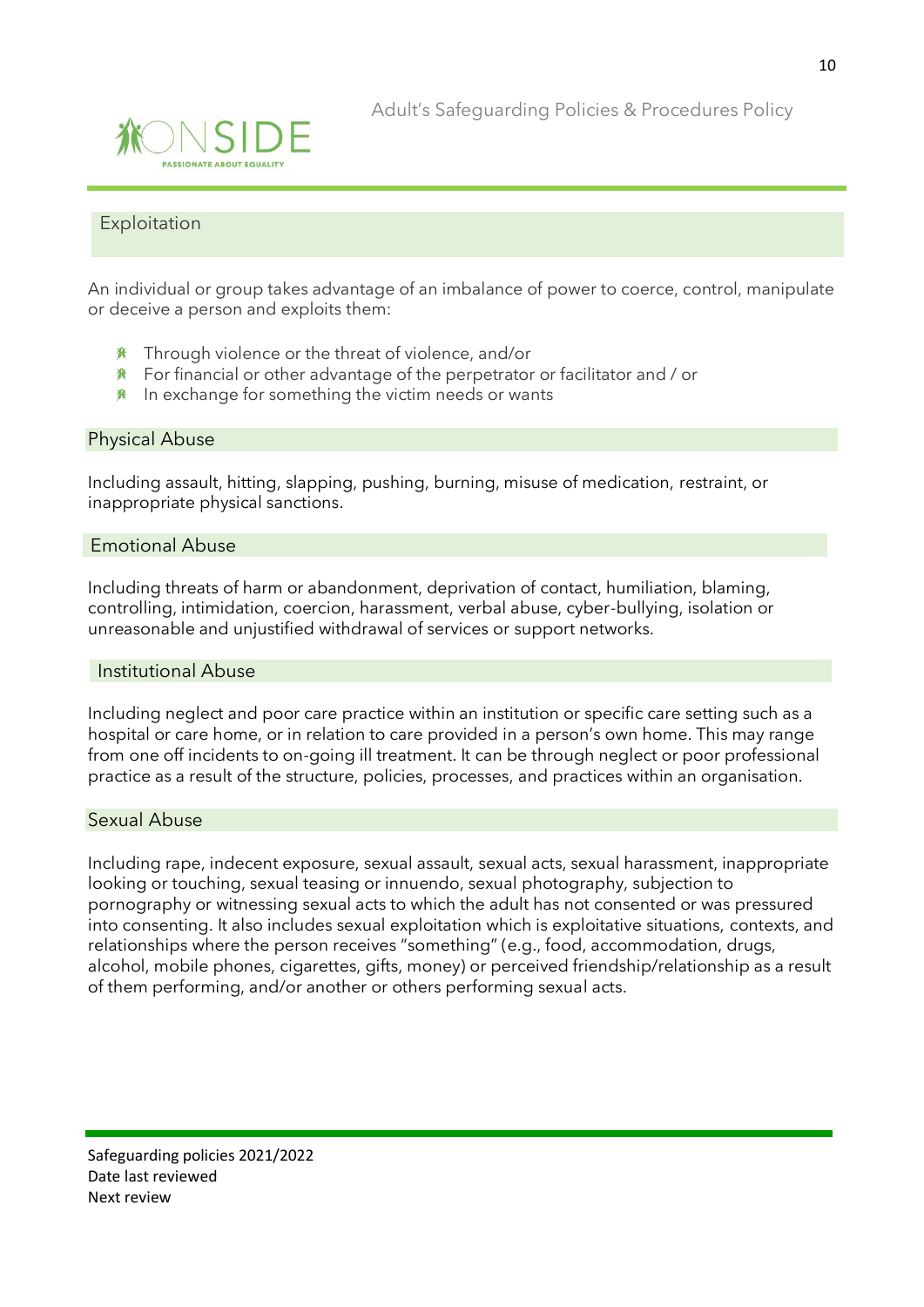![](_page_10_Picture_0.jpeg)

#### Neglect or acts of omission

Including ignoring medical, emotional, or physical care needs, failure to access appropriate health, care and support or educational services, the withholding of the necessities of life, such as medication, adequate nutrition, and heating.

#### Domestic Abuse

Domestic abuse can be defined as an incident or pattern of incidents of controlling, coercive, threatening, degrading and violent behavior, including sexual violence, in the majority of cases by a partner or ex-partner, but also by a family member or carer as well as peer to peer. It is very common and in the vast majority of cases it is experienced by women and is perpetrated by men.

Domestic abuse can include, but is not limited to, the following

- $*$  Coercive control (a pattern of intimidation, degradation, isolation and control with the use or threat of physical or sexual violence)
- Psychological and/or emotional abuse
- Physical or sexual abuse
- **K** Financial or economic abuse
- $*$  Harassment and stalking
- Online or digital abuse

Key changes from the new Domestic Abuse Act include

- \* A legal definition of domestic abuse which recognizes children as victims in their own right
- $*$  A legal duty on councils to fund support for survivors in safe accommodation (removing the word / term refuge)
- $*$  A ban on abusers using a defence of rough sex
- **\*** New protections in the family and civil courts for survivors (including ban on cross examination by alleged abusers, separate waiting rooms, exits etc.)
- **Introduction of new criminal offences including post separation coercive control, non**fatal strangulation, threats to disclose private sexual images
- A ban on GP's charging for medical evidence of domestic abuse
- $*$  A quarantee that all survivors will be in priority need category for housing and will be able to keep a secure tenancy in social housing if they need to escape an abuser

The full statutory guidance can be accessed here ([Statutory definition of domestic abuse](https://www.gov.uk/government/publications/domestic-abuse-bill-2020-factsheets/statutory-definition-of-domestic-abuse-factsheet)  factsheet - [GOV.UK \(www.gov.uk\)](https://www.gov.uk/government/publications/domestic-abuse-bill-2020-factsheets/statutory-definition-of-domestic-abuse-factsheet)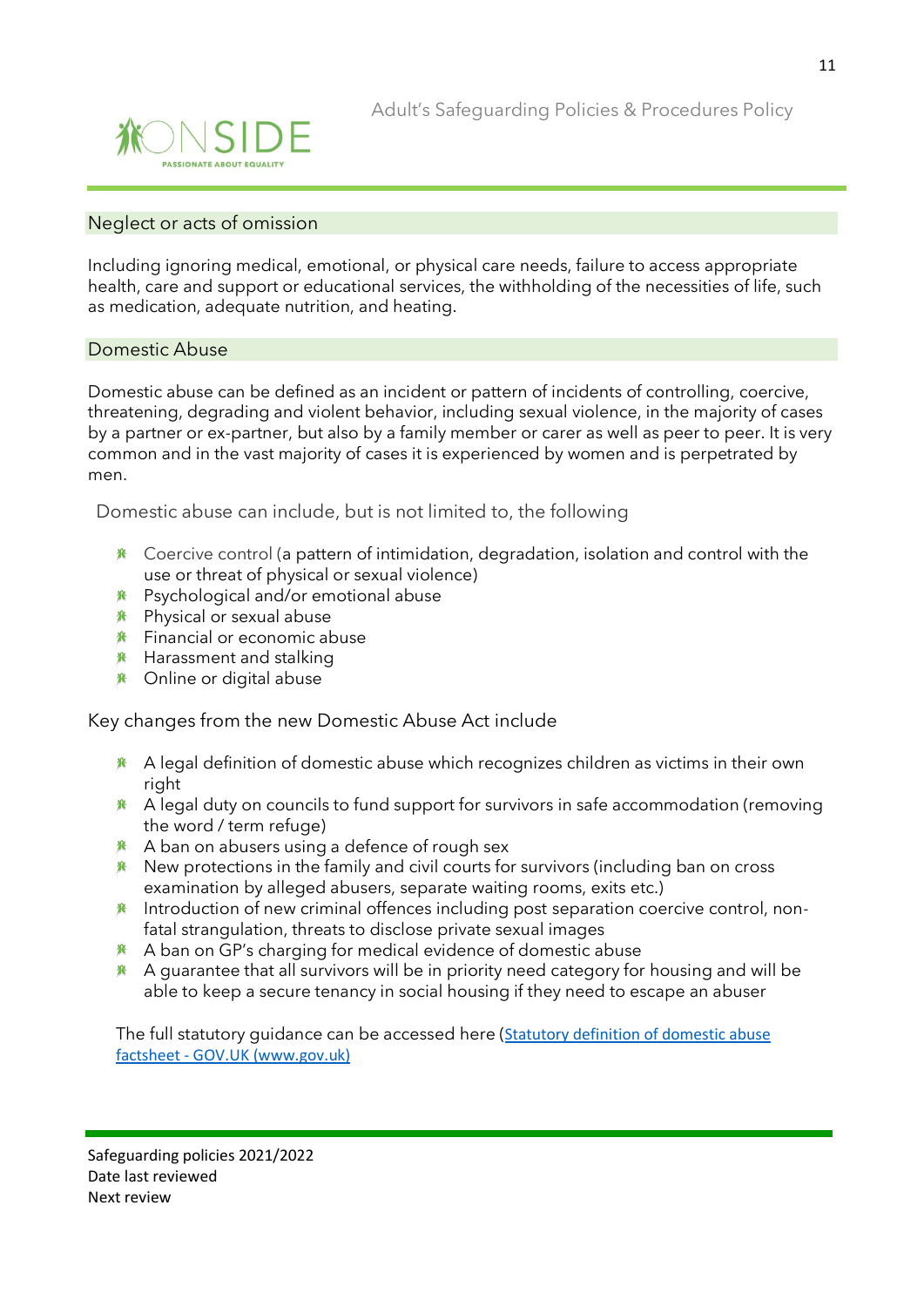![](_page_11_Picture_1.jpeg)

## **Contextual safeguarding**

In 2018, the Department for Education updated the Working Together to Safeguard Children guidance which says as well as threats to the welfare of children from within their families, children may be vulnerable to abuse or exploitation from outside their families. These extrafamilial threats might arise at school and other educational establishments, from within peer groups, or more widely from within the wider community and/or online. These threats can take a variety of different forms and children can be vulnerable to multiple threats, including exploitation by criminal gangs and organised crime groups such as county lines; trafficking, online abuse; sexual exploitation and the influences of extremism leading to radicalisation. Extremist groups make use of the internet to radicalise and recruit and to promote extremist materials. The risks arising from situations outside the family interact with a wide range of needs such as social exclusion, poor physical and emotional health, barriers to learning, and SEND.

The growing sense that the current system of protection is not effective in meeting diverse needs and reducing risks is accompanied by an increase in understanding about adolescent development.

We should understand that risk can exist within peer groups and social networks as well as within families; We should avoid harmful assumptions about adolescent choices e.g., don't minimise the significance of adolescent choices, nor perceive them as adult 'lifestyle' choices. We should recognise and address the challenges involved in reducing adolescent risk and breaking cycles e.g., the challenge to engage adolescents in interventions and to support the full range of adolescent needs.

You can read more about Contextual Safeguarding here <https://www.contextualsafeguarding.org.uk/>

It is also important to understand the definitions of:

- Child Sexual Exploitation
- Child Criminal Exploitation
- **K** Modern Day Slavery
- **K** Gangs
- Organised Crime Groups (OCGs)
- **K** County Lines
- Cuckooing
- Trafficked Children
- **K** Children and Young People Missing from Care
- **K** Forced Marriage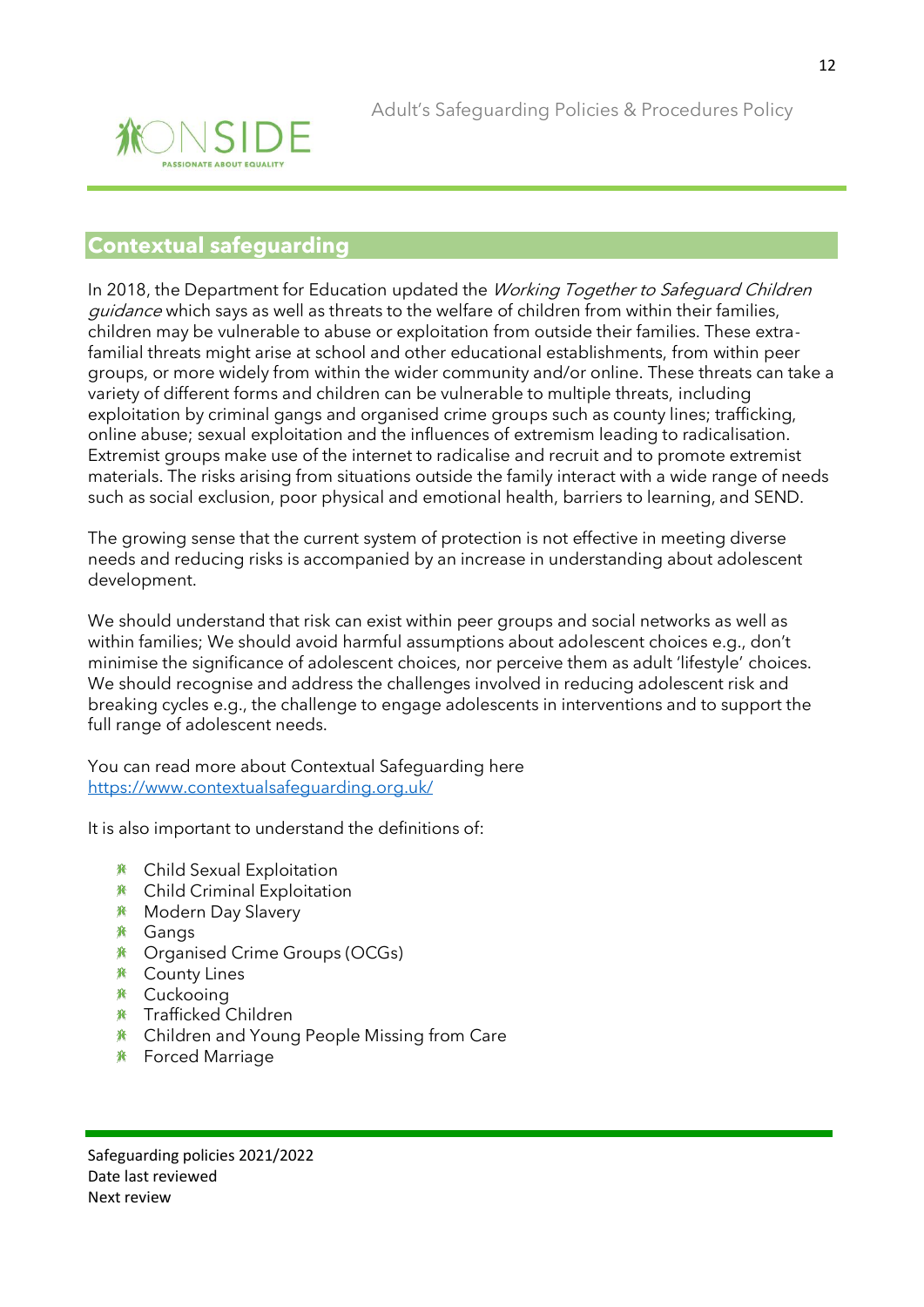![](_page_12_Picture_1.jpeg)

- Honour Based Violence
- Female Genital Mutilation
- Radicalisation

This will enable you to be aware of the safeguarding complexities surrounding criminal exploitation, gang affiliation and organised criminality affecting children (0- to 18-year-olds), young people (18- to 25-year-olds) and vulnerable adults (over 25 year olds).

## **Child Sexual Exploitation**

A form of sexual abuse where children are sexually exploited for money, power, or status. It can involve violent, humiliating and degrading sexual assaults. In some cases, young people are persuaded or forced into exchanging sexual activity for money, drugs, gifts, affection, or status. Consent cannot be given, even where a child may believe they are voluntarily engaging in sexual activity with the person who is exploiting them. Child sexual exploitation doesn't always involve physical contact and can happen online. A significant number of children who are victims of sexual exploitation go missing from home, care, and education at some point.

Some of the following signs may be indicators of sexual exploitation:

- $*$  Children who appear with unexplained gifts or new possessions
- $*$  Children who associate with other young people involved in exploitation
- **K** Children who have older boyfriends or girlfriends
- **\*** Children who suffer from sexually transmitted infections or become pregnant.
- $*$  Children who suffer from changes in emotional well-being
- Children who misuse drugs and alcohol
- **K** Children who go missing for periods of time or regularly come home late; and
- $*$  Children who regularly miss school or education or don't take part in education

#### Child Criminal Exploitation

Child Criminal Exploitation has been defined within the Home Office Serious Violence Crime Strategy (2018) where an individual or group takes advantage of an imbalance of power to coerce, control, manipulate or deceive a child or young person under the age of 18 into any criminal activity (a) in exchange for something the victim needs or wants, and/or (b) for the financial or other advantage of the perpetrator or facilitator and/or (c) through violence or the threat of violence. The victim may have been criminally exploited even if the activity appears consensual. Child Criminal Exploitation does not always involve physical contact; it can also occur through the use of technology.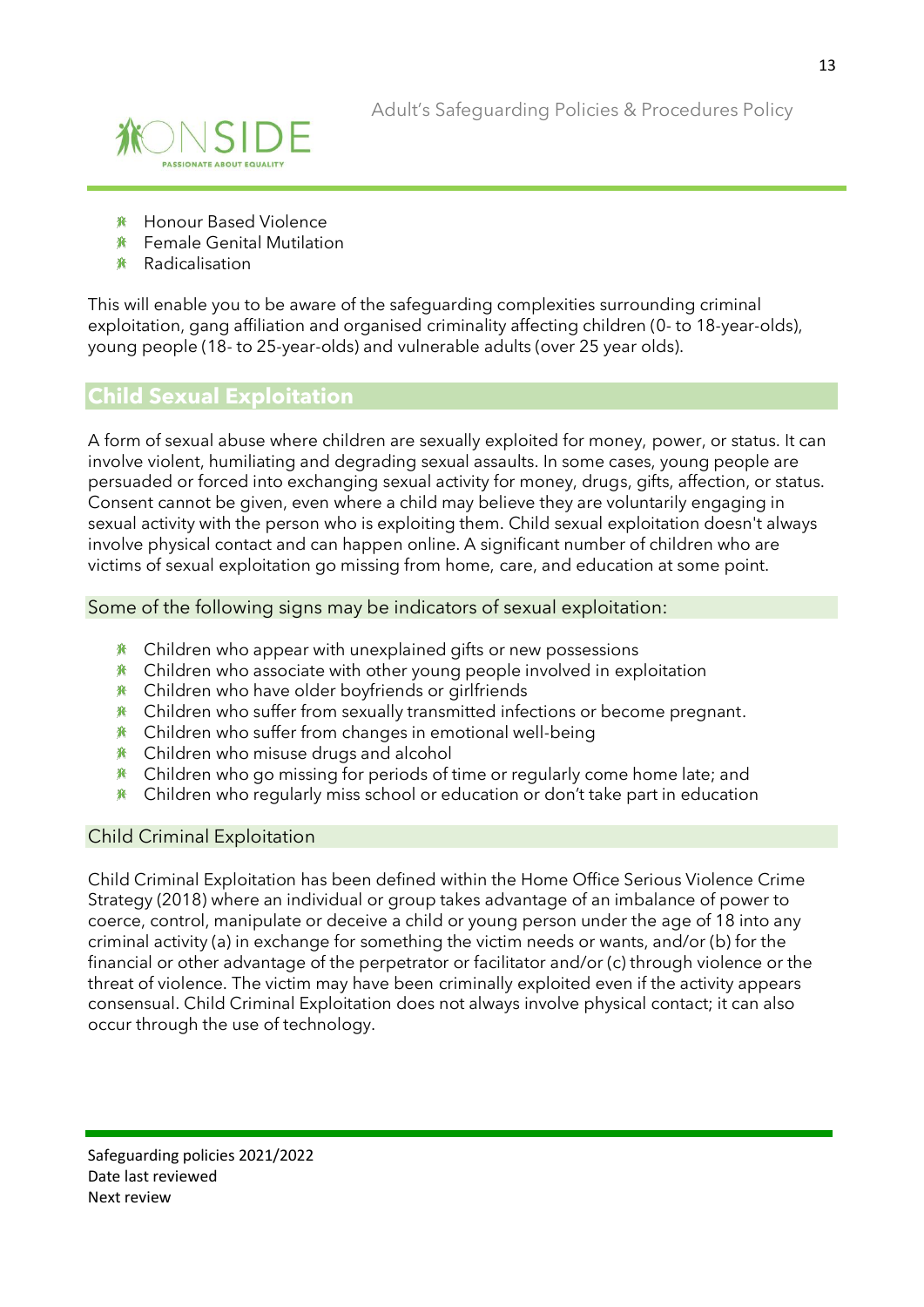![](_page_13_Picture_1.jpeg)

Staff need to be mindful that children who are criminally exploited should be seen as victims and not treated as criminals. They should also be treated through the lens of modern slavery and child safeguarding legislation and practice. It is important to remember that children, young people, or adults being criminally exploited may be trafficked, especially if they are having their travel arranged or facilitated for the purpose of them being exploited.

In cases of criminal exploitation and gang affiliation we know that powerful, adult gang members recruit and arrange or facilitate the travel of children, young people (and vulnerable adults) for the purpose of them selling drugs, firearms, or sex on their behalf. This is exploitation and is defined as such under the Modern-Day Slavery Act 2015 which includes**:** 

- <u>**<u></u> K** Sexual exploitation</u>
- **K** Securing services etc. by force, threats, or deception
- **K** Securing services etc. from children and vulnerable persons
- $*$  It is important to note that perpetrators of criminal exploitation may themselves be children,

young people or vulnerable adults who are criminally exploited and the victims of criminal exploitation may also be at risk of becoming perpetrators

#### Modern day Slavery

The Modern-Day Slavery Act 2015 places a duty on local authorities, including services that are commissioned to give due regard to support people who are drawn into modern day slavery in which people are exploited for criminal gain.

#### Gangs

It is common for groups of children and young people to gather in public places to socialise. Crime and violence is not intrinsic to the identity or practice of peer groups. Although some peer group gatherings can lead to increased anti-social behaviour and youth offending, these activities should not be confused with the serious violence or criminal activity (such as drug dealing) of a street gang, or criminal activities or an organised crime group.

#### Street Gangs

A street gang can be described as a relatively durable, predominantly street-based group of children who see themselves (and are seen by others) as a discernible group for whom crime and violence is integral to the group's identity. A street gang will engage in criminal activity and violence and may lay claim over territory (not necessarily geographical but it can include an illegal economy territory), where they conflict with other similar gangs. These gangs have some form of identifying structure featuring a hierarchy usually based on age, physical strength, and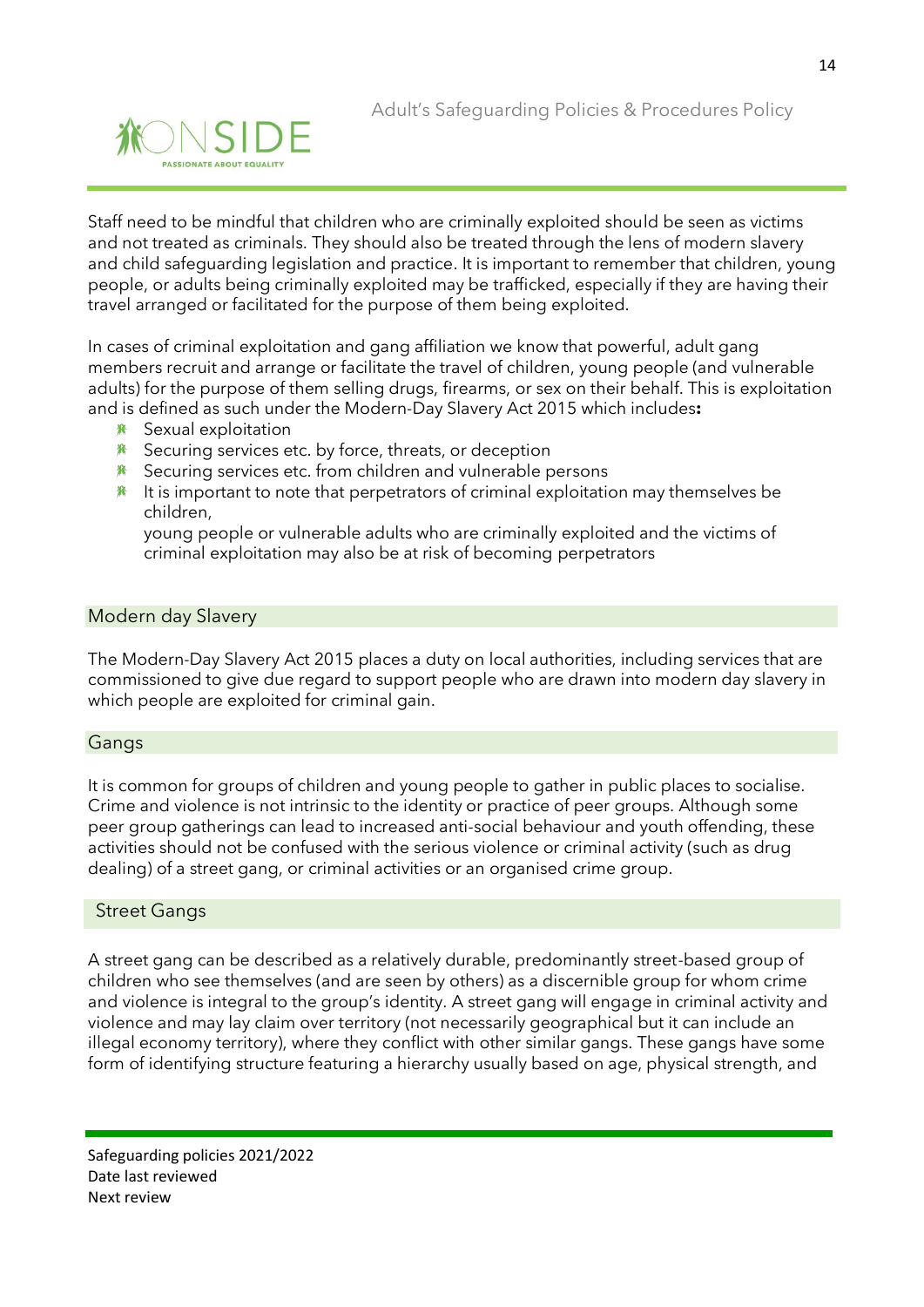![](_page_14_Picture_0.jpeg)

propensity to violence or older sibling rank. Street gangs are loosely organised and may be affiliated to older criminals who are members of organised crime groups. Criminal exploitation and gang affiliation is likely to occur in street gangs. To become a gang member there may be certain rites a person will have to complete to become accepted as part of the gang. This may involve anti-social or criminal behaviour, substance misuse, sexual abuse/exploitation and/or violence.

### Organised Crime Group (OCG)

An OCG is a group of individuals normally led by adults. Many of these groups are often loose networks of criminals that come together for a specific criminal activity, acting in different roles depending on their skills and expertise. This involves serious and organised criminality, where organised crime can be defined as serious crime planned, coordinated, and conducted by people working together on a continuing basis.

Their motivation is often, but not always, financial gain. OCG structures vary. Successful OCGs often consist of a durable core of key individuals. Around them is a cluster of subordinates, specialists, and other more transient members, plus an extended network of associates. Many groups are often loose networks of criminals. Collaboration is often reinforced by shared experiences (such as prison), or recommendation from trusted individuals. Others are bonded by family or cultural ties – some 'crime families' are precisely that.

Street gangs and OCGs are a socially and intentionally constructed group of individuals with attitudes, thinking and behaviours geared towards criminality. They will use violence and intimidation, social media, and weapons as 'tools of power' to violate, challenge and disrespect other gangs. They will also use this level of violence and intimidation against a child that refuses to do particular criminal activities. This may result in threats being made against a child's family, including threats towards siblings and wider family members, to coerce someone into criminal activity.

#### County Lines

County Lines is a term used to describe gangs and organised criminal networks involved in exporting illegal drugs into one or more importing areas within the UK, using dedicated mobile phone lines or other form of "deal line". They are likely to exploit children and vulnerable adults to move and store the drugs and money and they will often use coercion, intimidation, violence (including sexual violence) and weapons.

Both street gangs and OCGs criminally exploit children, young people, and vulnerable adults to carry out illegal activity on their behalf. Gangs dealing drugs is not a new issue but the extent to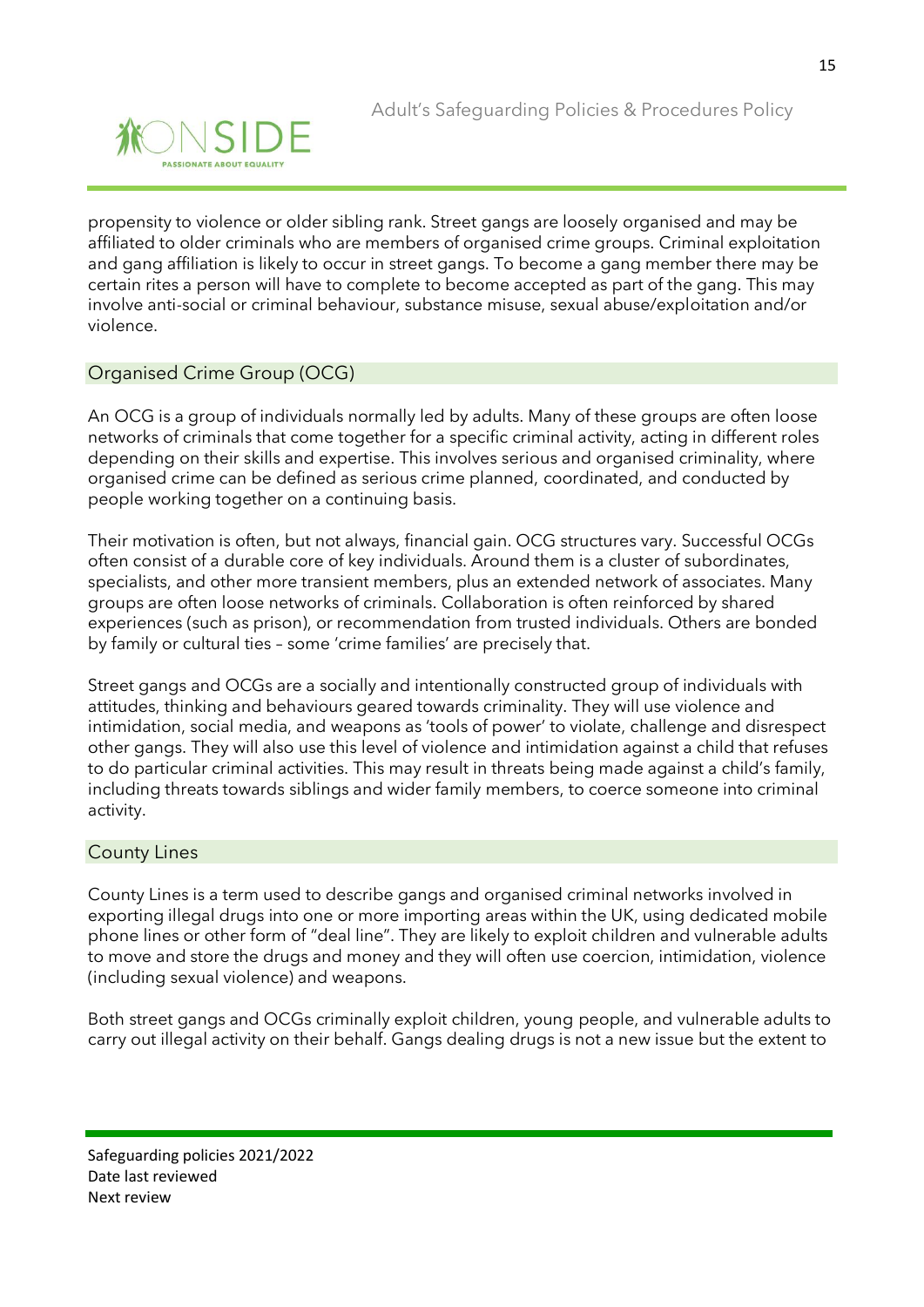![](_page_15_Picture_1.jpeg)

which criminal exploitation (often organised) of children and vulnerable adults, as well as the increasing use of violence, has become an inherent part of 'County Lines'.

Children, young people, and vulnerable adults can be exploited to be both consumer and runner. They may begin to consume the drugs they are asked to run or begin running to maintain their drug usage or those of their peers. This places them 'in debt' to the gang and so they are expected to either pay back by 'working' or else accumulate debt. The more debt the more control the gang has. Threats can vary from being beaten, or in more extreme cases stabbed and may involve indirect threats to harm family members.

#### **Cuckooing**

Cuckooing is likely to occur when gangs establish a base within a targeted location. They will typically take over the homes of local vulnerable adults by force or coercion in a practice referred to as "cuckooing". Some of the cuckooing signs to look out for include but are not limited to the following:

- **\*** People living in multi-occupancy or social housing properties
- $*$  Vulnerable people disengaging with support services
- **K** Drug users
- $*$  Individuals who are unwilling or scared to discuss what is happening at their property when the subject is raised with them
- $*$  Individuals who are isolated and lack family or other support networks

There is also the risk that babies and very young children may be living in properties that are being used by gangs which presents significant safeguarding risks.

#### Trafficked Children

Children may be trafficked into the UK from a number of different countries for a variety of different reasons. They can be trafficked a number of times and be subject to multiple forms of exploitation during their journey and once in the UK. Factors which can make children vulnerable to trafficking are varied and include such things as poverty, lack of education, discrimination and disadvantage, political conflict and economic transition and inadequate local laws and regulations.

Children of both UK and other citizenships are being trafficked internally within the UK for similar reasons to those outlined above, such as sexual and criminal exploitation. This can include unaccompanied asylum-seeking (UASC) children, who may appear to have entered the UK through legal channels but for whom this may have been part of their trafficking journey and will be exploited once within the UK.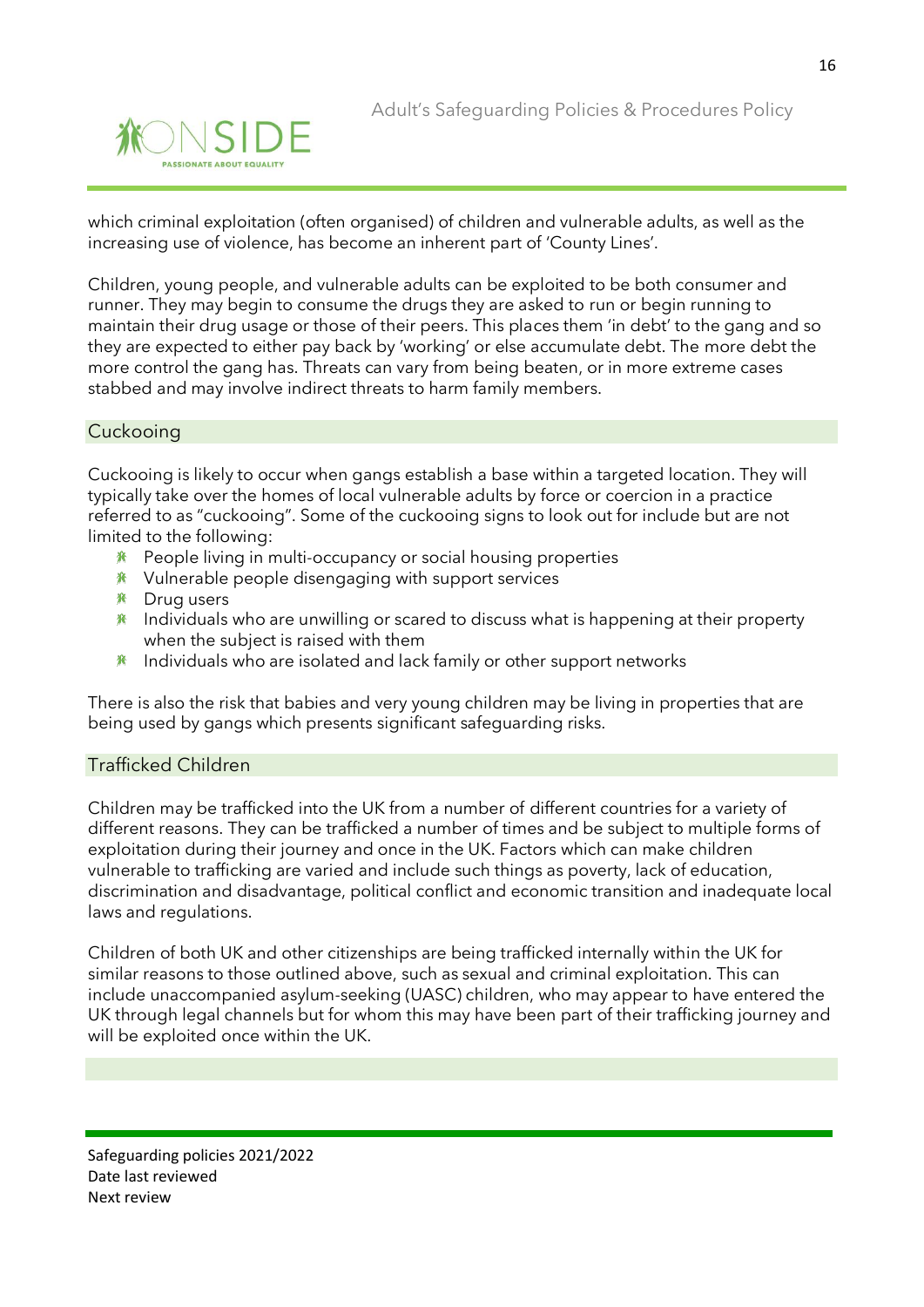![](_page_16_Picture_1.jpeg)

#### Children & Young People Missing from Home or Care

A missing person is defined as: "Anyone whose whereabouts cannot be established and where the circumstances are out of character, or the context suggests the person may be at risk of criminal activity or harm. When someone is categorised as missing, the police will investigate their disappearance and try to find and safeguard them. Under the Children Act 1989, the Police, working with Local Authority Children's Social Care services and other agencies, are responsible for making enquiries to safeguard and secure the welfare of any child within their area who is suffering (or is likely to suffer) significant harm.

#### Children Missing education (CME)

All children, regardless of their circumstances, are entitled to an efficient, full-time education which is suitable to their age, ability, aptitude, and any special educational needs they may have.

Children missing education are children of compulsory school age who are not registered pupils at a school and are not receiving suitable education otherwise than at a school. Children missing education are at significant risk of underachieving, being victims of harm, exploitation, or radicalisation, and becoming NEET (not in education, employment, or training) later in life. (Children Missing Education Statutory Guidance for Local Authorities September 2016) [Children missing education -](https://www.gov.uk/government/publications/children-missing-education) GOV.UK (www.gov.uk)

#### Forced Marriage

The Forced Marriage Unit defines forced marriage as:

"A forced marriage is where one or both people do not (or in cases of people with learning disabilities, cannot) consent to the marriage and pressure or abuse is used. It is an appalling and indefensible practice and is recognised in the UK as a form of violence against women and men, domestic/child abuse, and a serious abuse of human rights.

The pressure put on people to marry against their will can be physical (including threats, actual physical violence, and sexual violence) or emotional and psychological (for example, when someone is made to feel like they're bringing shame on their family). Financial gain can also be a factor. E.g., withholding of wages

#### Honour Based Violence

This is a crime or incident which has or may have been committed to protect or defend the honour of the family and/or community. It is a term used to describe violence committed within the context of the extended family which is motivated by a perceived need to restore standing within the community, which is presumed to have been lost through the behaviour of the victim. This domestic violence could include Physical, sexual, emotional, or financial abuse or all of these.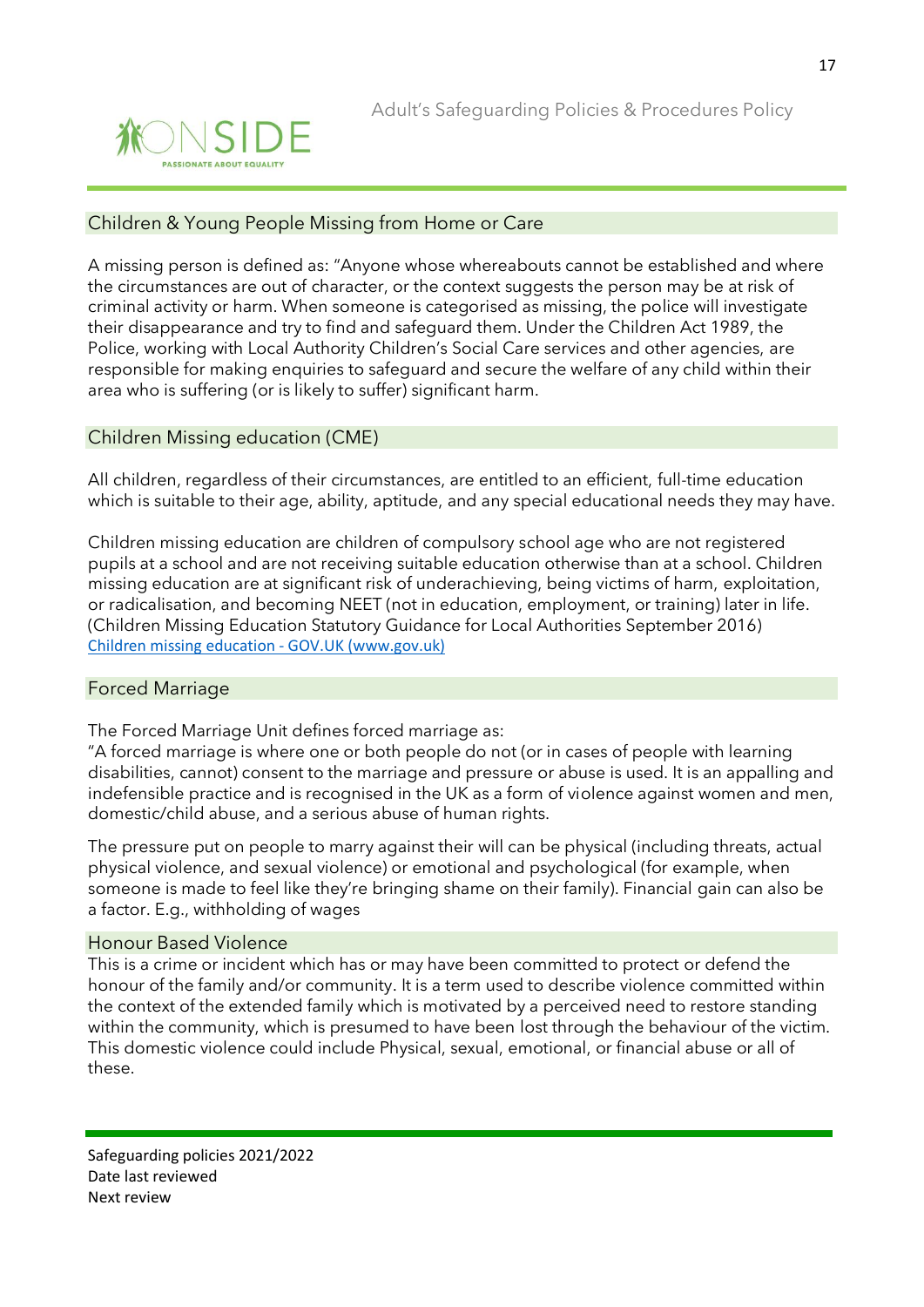![](_page_17_Picture_0.jpeg)

![](_page_17_Picture_1.jpeg)

The triggers around this may include:

- $*$  Having a relationship outside of an approved group
- **K** Refusing an arranged marriage
- Loss of Virginity
- **K** Pregnancy
- $*$  Spending time without supervision of a family member
- **<u>
</u> Attempting divorce**
- $*$  Refusing to divorce when ordered to by family members
- **K** Custody of children after divorce
- <u>**<u></u> Reporting domestic violence**</u>

This form of abuse requires an immediate response from both the police and children's/ adults social care as urgent action will need to take place to safeguard and protect the victims.

#### Female genital mutilation (FGM)

This is a procedure where the female genitals are deliberately cut, injured, or changed, but there's no medical reason for this to be done. It's also known as female circumcision or cutting, and by other terms, such as Sunna, Gudniin, Halalays, Tahur, Megrez and Khitan, among others. The age at which FGM is carried out varies it may take place when a female baby is born /During childhood or adolescence / Just before marriage /During pregnancy.

Sometimes religious, social, and cultural reasons are given to justify FGM, however it is a dangerous practice and is a form of child abuse and illegal in the UK, child protection procedures need to be initiated and a referral to the police is required.

#### Radicalisation

Radicalisation is the process through which a person comes to support or be involved in extremist ideologies. It can result in a person becoming drawn into terrorism and is a form of harm.

Extremism is vocal or active opposition to fundamental British values, including democracy, the rule of law, individual liberty and mutual respect and tolerance of different faiths and beliefs. It includes calls for the death of members of the British armed forces (HM Government, 2011).

The process of radicalisation may involve:

- <u>**<u></u>**<sup>★</sup> Being groomed online or in person</u>
- **K** Exploitation, including sexual exploitation
- Psychological manipulation
- $*$  Exposure to violent material and other inappropriate information
- $*$  The risk of physical harm or death through extremist acts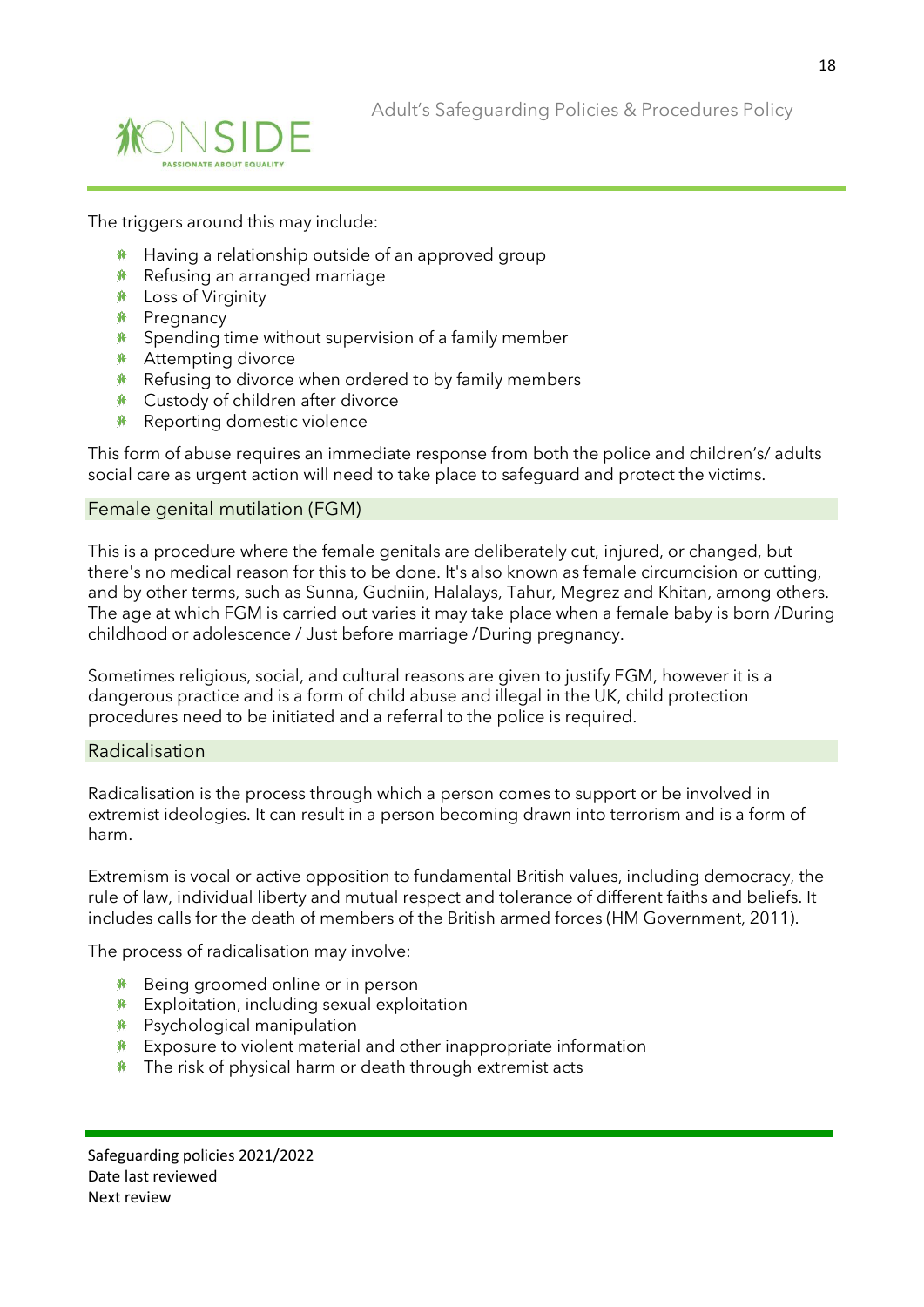![](_page_18_Picture_0.jpeg)

It happens gradually so children and young people who are affected may not realise what it is that they are being drawn into.

If a child or young person is being radicalised their day-to-day behaviour may become increasingly centred around an extremist ideology, group, or cause. For example, they may:

- $*$  Spend increasing amounts of time talking to people with extreme views (this includes online and offline communication)
- $*$  Change their style of dress or personal appearance
- $*$  Lose interest in friends and activities that are not associated with the extremist ideology, group, or cause
- $*$  Have material or symbols associated with an extreme cause
- $*$  Try to recruit others to join the cause

If you think a child or the people around them are involved in radicalisation and there is an immediate risk of harm, call the police straight away. Refer to the PREVENT policy on 26.

## **Recognising and Responding to Abuse**

Ways that abuse might be brought to your attention

An adult might make a direct disclosure about him or herself

- **A** An adult might make a direct disclosure about another adult
- \* An adult might offer information that is worrying but not a direct disclosure
- A member of staff might be concerned about an adult's appearance or behaviour or about the behaviour of a family member or carer towards an adult
- $*$  A family member or carer might make a disclosure about abuse that an adult is suffering or at risk of suffering
- 賽 A family member or carer might offer information about an adult that is worrying but not a direct disclosure.

#### Responding to an adult who has told you that he/she or another adult is being abused

- Stay Calm
- $*$  Listen carefully to what is said
- $*$  Find an appropriate early opportunity to explain that it is likely that the information will need to be shared with others – do not promise to keep secrets
- $*$  Tell the adult that the matter will only be disclosed to those who need to know about it
- **Allow the adult to continue at her/his own pace**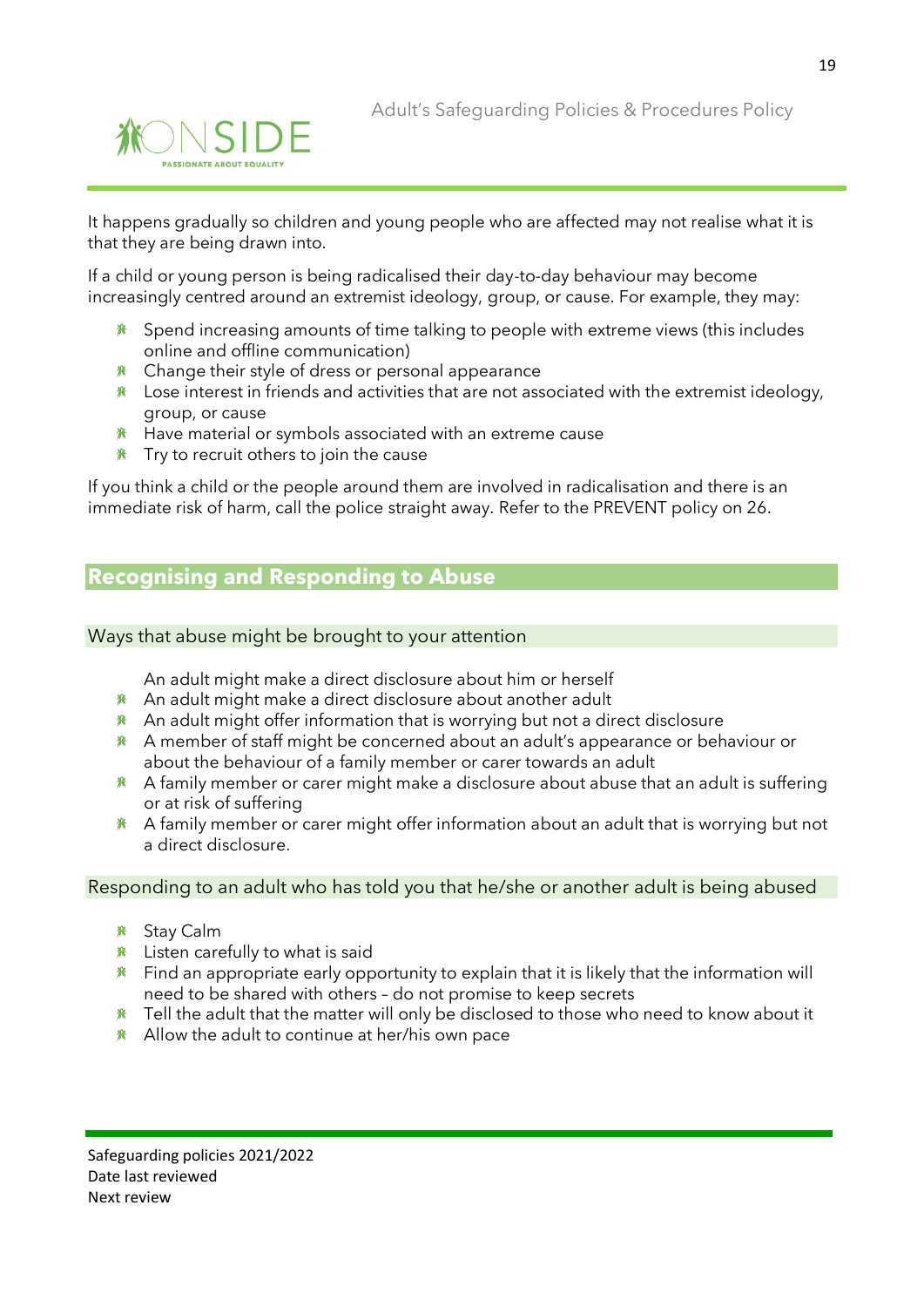![](_page_19_Picture_0.jpeg)

![](_page_19_Picture_1.jpeg)

- $*$  Ask questions for clarification only, and at all times avoid asking questions that suggest a particular answer (leading questions)
- $*$  Reassure the adult that telling someone about it was the right thing to do
- $*$  Tell him/her that you now have to do what you can to keep him/her (or the adult who is the subject of the allegation) safe
- $*$  Let the adult know what you are going to do next and who else needs to know about it
- $*$  Let the adult tell his or her whole story. Don't try to investigate or quiz them, but make sure that you are clear as to what they are saying
- $*$  Ask them what they would like to happen as a result of what they have said, but don't make or infer promises you can't keep
- **K** Record in writing as soon as possible what was said, using the adult's own words. Include the date, time, any names mentioned, to whom the information was given and ensure the safeguarding concern form is completed

#### Helping an adult in immediate danger or in need of emergency medical attention

If the adult is in immediate danger and is with you, remain with them and call the police.

- $*$  If the adult is elsewhere, contact the police and explain the situation to them.
- $*$  If they need emergency medical attention, call an ambulance and, while you are waiting for it to arrive, seek help from a first aider within the setting where you are working
- $*$  If the first aider is not available, use any first aid knowledge that you may have yourself to help the adult
- **\*** You also need to contact your line manager or a designated safeguarding lead to let them know what is happening
- **K** Ensure a safequarding concern form is completed immediately afterwards with your name and date

#### Reporting adult protection concerns

If an adult needs emergency medical attention or in immediate danger, follow the procedure outlined above re helping an adult in immediate danger or in need of emergency medical attention.

You should then take the steps set out below (keeping a record of your concerns) to ensure the concern is dealt with.

Once any immediate danger or emergency medical need has been dealt with, follow the steps set out at the end of this document. Local contact details for Adult Safeguarding teams are included within these policy and procedures on page 3.

All staff should discuss any concerns with the Onside Designated Safeguarding Lead or Deputy Designated Lead. If the DSL or no DDSL`s are available, please contact a member of the Senior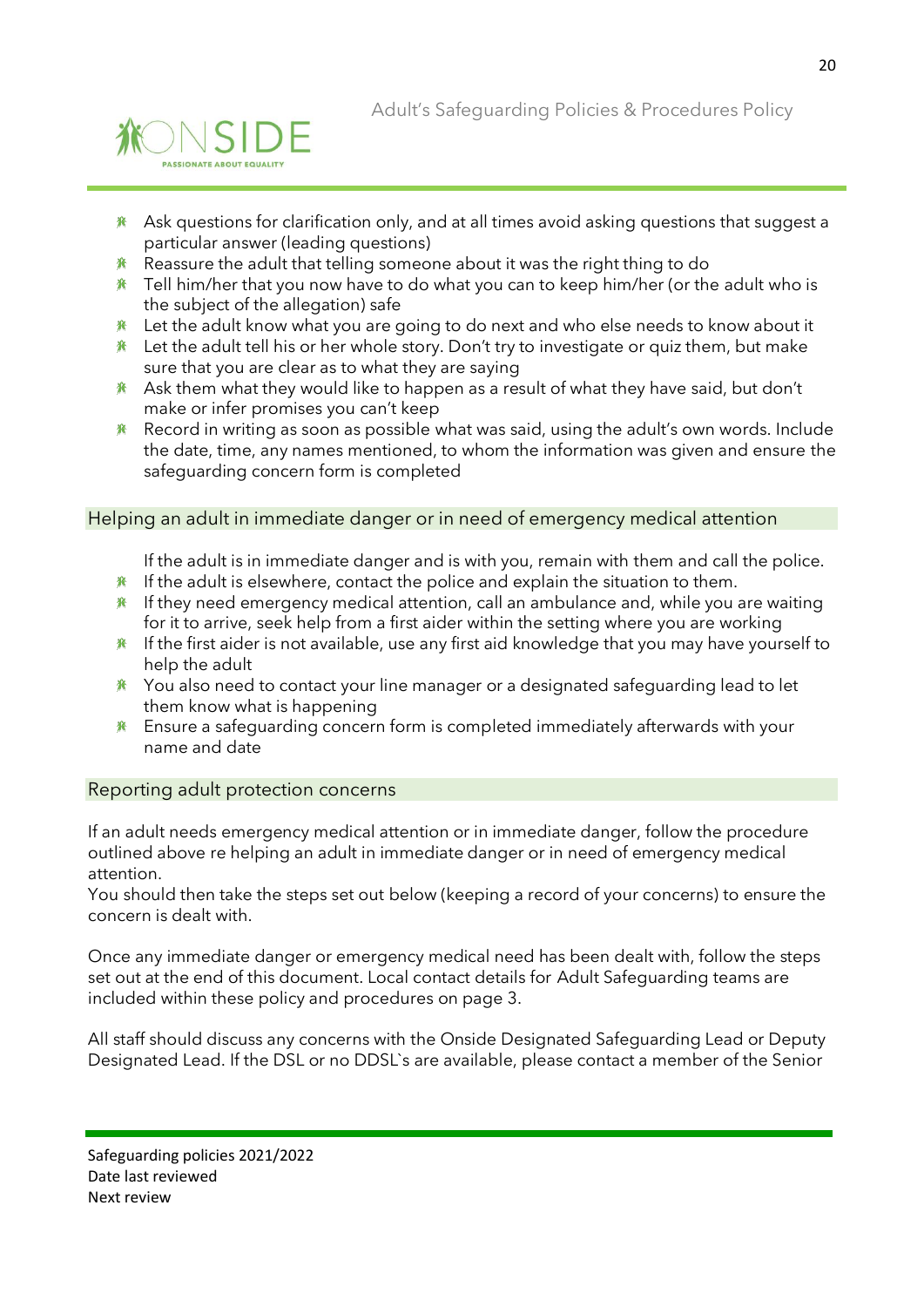![](_page_20_Picture_0.jpeg)

![](_page_20_Picture_1.jpeg)

Leadership Team (SLT). All contact details are available within these policies and procedures on page 2.

#### Keeping a record of your concerns

- $*$  Make some brief notes as soon as possible after the conversation
- $*$  Do not destroy the original notes in case they are needed by a court of law
- $*$  Record the date, time, place and any noticeable non-verbal behaviour and the words
- $*$  Indicate the position of any bruising or other injury on the body map diagram that can be found within the safeguarding concern form
- 箫 Record statements and observations rather than interpretations or assumptions
- $*$  Record if carer/others have been informed of the concerns, their responses and or if they have not been informed, why you felt this was an appropriate course of action
- 滌 All the information outlined above should be recorded on a safeguarding concern form

#### Role of the line manager

The role of the line manager is to support the member of staff, trustee or volunteer involved with the incident and to ensure the correct procedures are followed.

It is the responsibility of the line manager to ensure that their member of staff reports any concerns to either the DSL a DDSL or a member of SLT.

The line manager should ensure that all staff within their team are familiar with these procedures and ensure that all staff/volunteers undertake appropriate safeguarding and other related training.

#### What to do if a member of staff has concerns about an adult's safety or welfare

A member of staff/volunteer will record their concerns using the safeguarding concern form and discuss them with a designated safeguarding lead or deputy designated safeguarding lead.

#### **CONSENT**

The Care Act 2014 emphasises the need to empower people to balance choice and control for individuals against preventing harm and reducing risk, and to respond proportionately to safeguarding concerns. Adults have a general right to independence, choice and selfdetermination including control over information about themselves. In the context of adult safeguarding these rights can be overridden only in certain circumstances which can include but are not limited to (please seek guidance from a DSL / DDSL if unsure)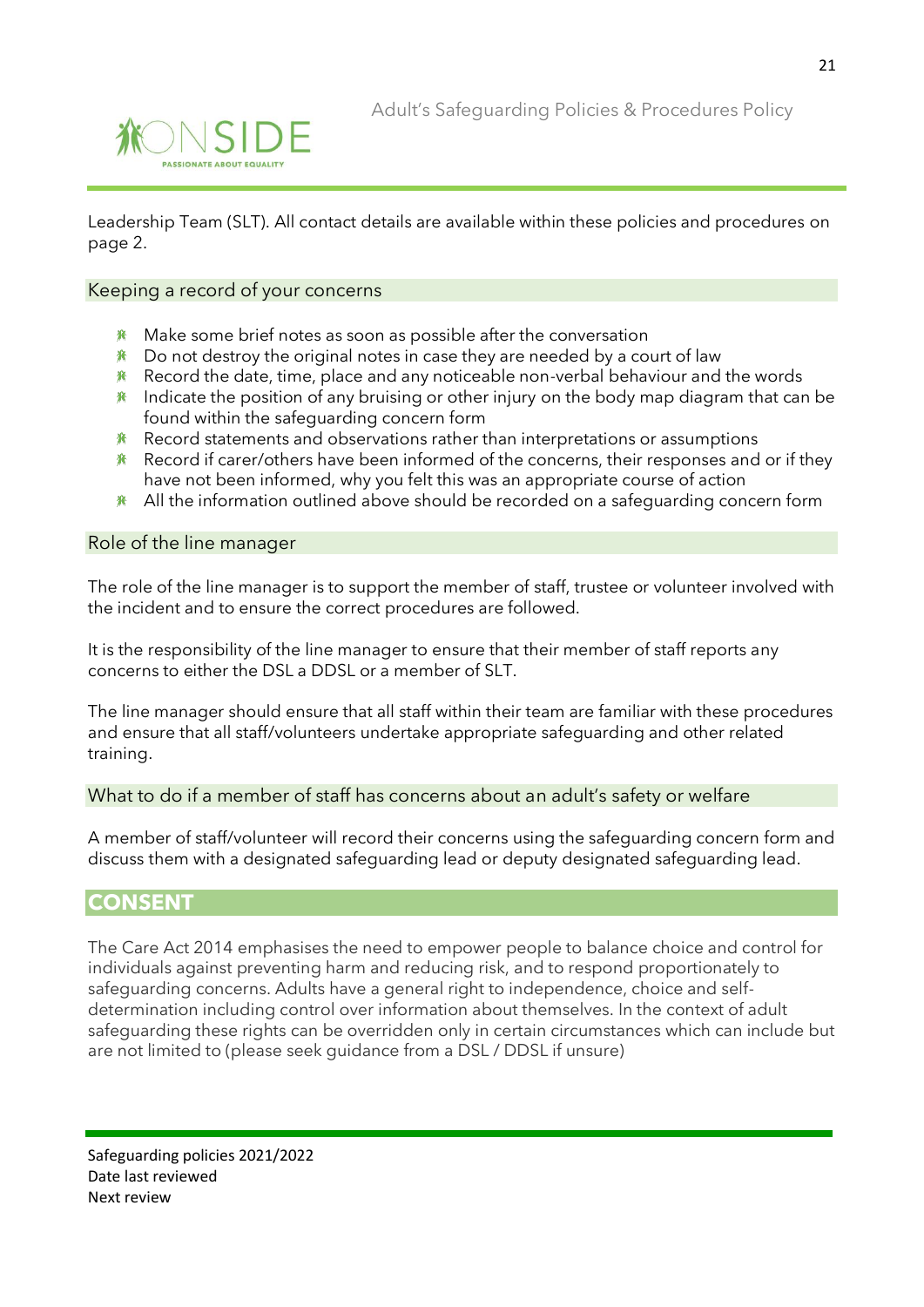![](_page_21_Picture_0.jpeg)

- $*$  The person lacks the mental capacity to make that decision this must be properly explored and recorded in line with the Mental [Capacity](https://www.scie.org.uk/safeguarding/adults/practice/sharing-information#mentalcapacityact) Act
- 賽 Other people are, or may be, at risk, including children
- **K** Sharing the information could prevent a crime
- $*$  The alleged abuser has care and support needs and may also be at risk
- A serious crime has been committed
- Staff are implicated
- $*$  The person has the mental capacity to make that decision, but they may be under duress or being coerced
- $*$  The risk is unreasonably high or there is a risk to life
- $*$  A court order or other legal authority has requested the information

#### When completing a safeguarding concern form please ensure you tick the relevant box to indicate if you have the individual's consent. You do not need consent to complete an Onside Safeguarding Concern form.

#### If you remain concerned

A referral to the local authority adult safeguarding department should be made immediately using the relevant Online form, please see p4 – 5 for links. Staff/volunteers must then complete the Onside safeguarding concern form and forward with a copy of the local authority safeguarding referral form to the DSL via safeguarding@onside-advocacy.org.uk. Once a referral has been made a social worker should respond within agreed timescales informing you of any further action that will be taken. If you have not had a response within 48 hours the referral should be followed up and any further action confirmed.

#### If no further local authority adult protection action is identified

The staff member/volunteer and line manager should decide whether to discuss the initial concern with other services (e.g., GP) to ensure that the adult's needs are being met elsewhere e.g., through health or other interventions or agencies.

#### Staff and Volunteer Training

Adult safeguarding training will be included in all Staff and Volunteer induction. Staff and volunteers will be made aware of their responsibilities for safeguarding and promoting the welfare of adults, how they should respond to adult protection concerns and how to make a referral to local authority adult safeguarding department or the police if necessary. All staff will be required to read and confirm that they agree to work in line with this policy and this will be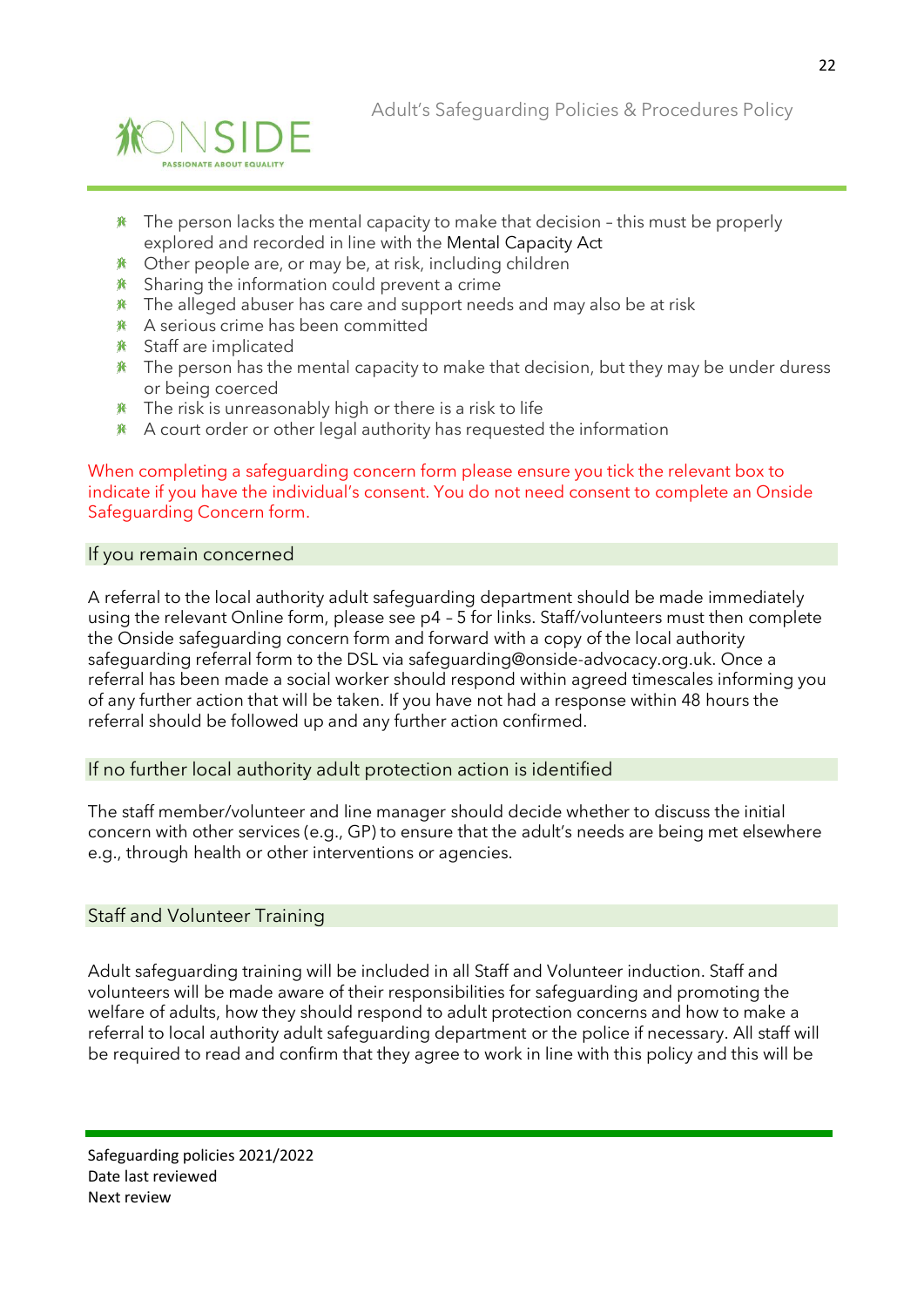![](_page_22_Picture_1.jpeg)

recorded on Citrus, Onside's internal HR system. All Staff and volunteers will have updated safeguarding training appropriate to their role.

The DSL will ensure that all DDSL`s will receive regular updates recognising that policies and best practice change and develop regularly.

## **Responding appropriately to an allegation of abuse**

In the event of an incident or disclosure:

#### **DO**

- $*$  Make sure the individual is safe
- $*$  Assess whether emergency services are required and if needed call them
- **K** Listen and offer support and reassurance
- **K** Ascertain and establish the basic facts
- Make careful notes and obtain agreement on them 眷
- Ensure notation of dates, time and persons present are correct and agreed 眷
- Take all necessary precautions to preserve forensic evidence 眷
- 兼 Follow correct procedure
- 滌 Explain areas of confidentiality; immediately speak to a DSL or DDSL for support and quidance
- 兼 Explain the procedure to the individual making the allegation
- 兼 Remember the need for ongoing support

#### **DON'T**

- **K** Panic
- Confront the alleged abuser
- **K** Be judgmental or voice your own opinion
- $*$  Be dismissive of the concern
- Investigate or Interview beyond which is necessary to establish basic facts 兼
- Disturb or destroy possible forensic evidence 兼
- **K** Consult with persons not directly involved with the situation
- Ask leading questions
- Assume information
- *K* Make promises
- $*$  Ignore the allegation

It is important to remember that the person who first encounters a case of alleged abuse is not responsible for deciding whether abuse has occurred. This is a task for the professional safeguarding agencies, following a referral.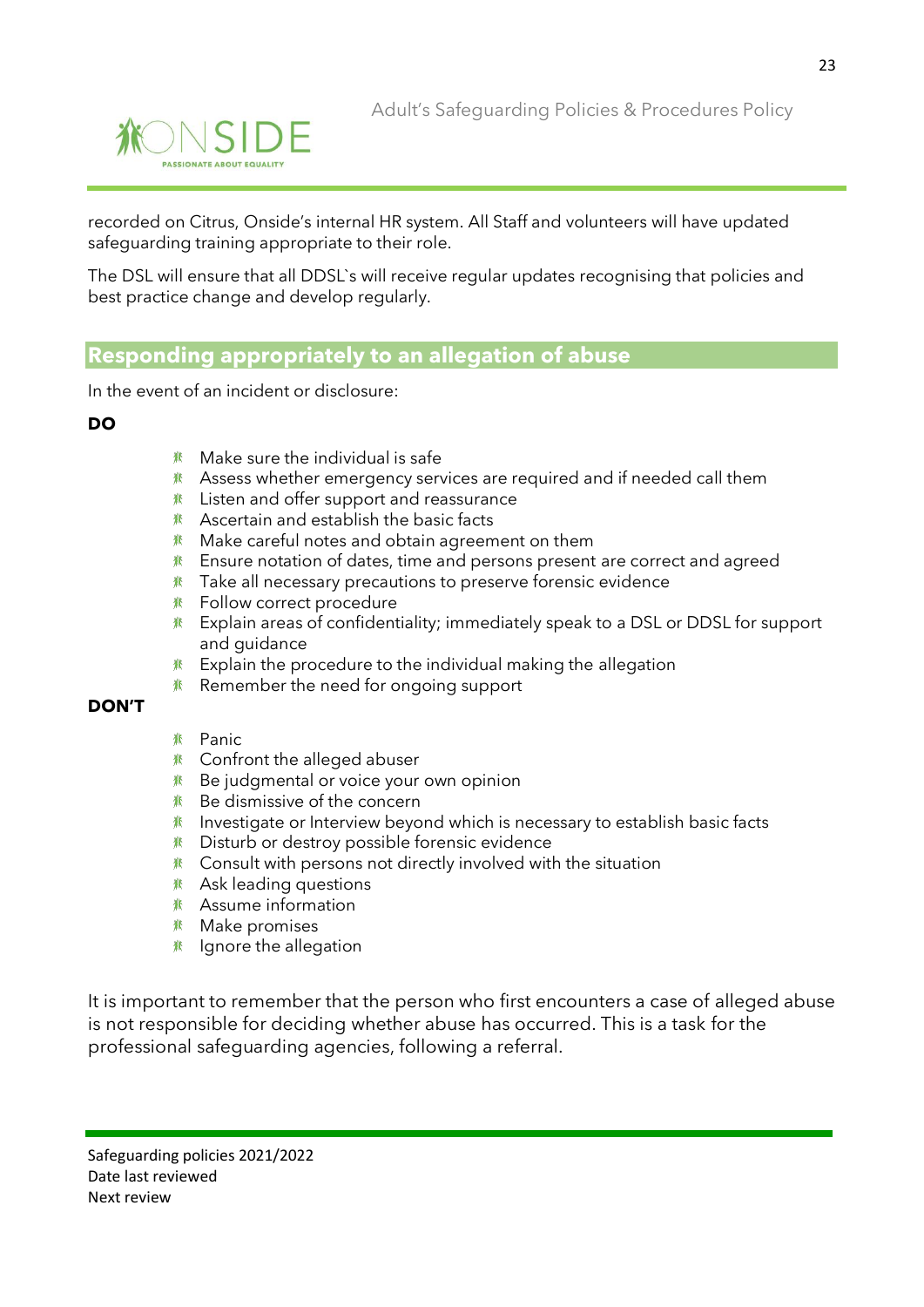![](_page_23_Picture_1.jpeg)

#### The role of the DSL is to: -

- $*$  Ensure all staff are aware of these procedures, ensure that appropriate training and support is provided to all staff
- Provide support, guidance and advice to staff and volunteers who have concerns 眷 about people who use Onside services
- Ensure that the Chief Executive is kept fully informed of any concerns 滌
- $*$  Ensure the maintenance of effective working relationships with other agencies and services
- $*$  Decide whether to take further action about specific concerns e.g., refer to Children's Services or the Police
- $*$  Ensure that accurate records relating to individual children are stored in line with the Onside Data Protection Policy
- **K** DSL to agree with line manager any required monitoring of children who have been identified as 'at risk'

#### Support for staff

Dealing with a disclosure from an adult or child at risk is likely to be a stressful experience. The member of staff/volunteer concerned, should consider seeking support for her/himself and discuss this with their line manager, designated safeguarding lead or contact the Employee Assistance service [Employee Assistance Programme](https://onsideadvocacy.sharepoint.com/:f:/s/NewStarterInductionTeam/EutEYRTwu9BPnb-hj1yH-sMBvCgDK0ammGGMU4q-rB_-sA?e=oNI5jG)

#### Allegations involving Onside volunteers or staff

Onside has a whistle blowing policy which includes the procedure outlined below that enabling staff and volunteers to share, in confidence with a designated person, concerns that they may have about a colleague's behaviour. This is sometimes referred to as **whistle blowing.** Also see Procedure for dealing with allegations made against an employee/volunteer. This behaviour may not be linked adult abuse, but it is beyond acceptable limits. Staff and volunteers are reminded that:

- $*$  You can't tell by looking at a person whether they are an abuser. They don't appear different from the rest of society
- \* Abusers come from all classes in society, all professions, and all races
- $*$  Abuse of adults may sometimes be carried out by strangers, but it is much more common that the abuser is known to the adult and is in a position of trust and/or authority

There may be staff or volunteers who:

 $*$  Are unable to provide consistent care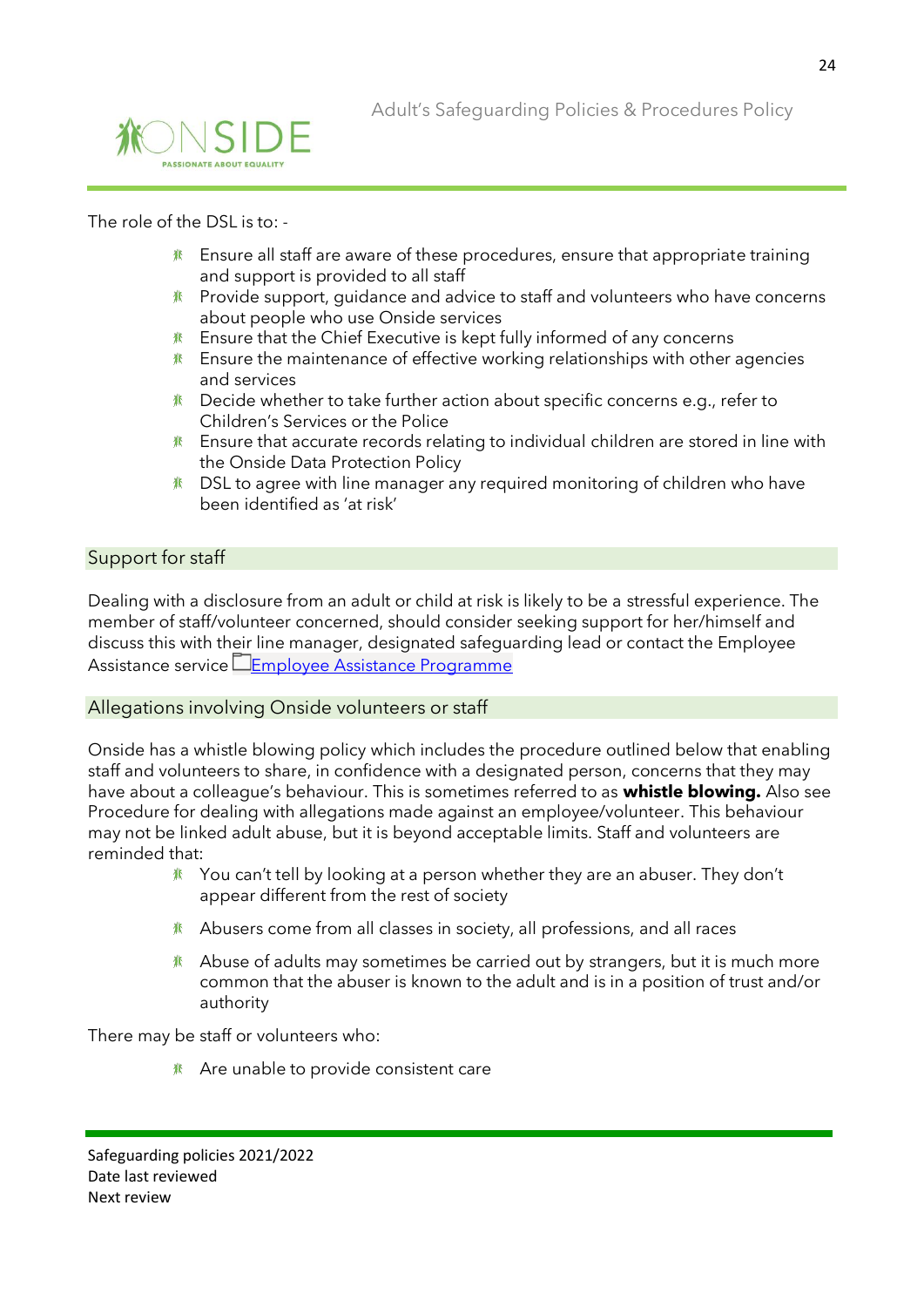![](_page_24_Picture_1.jpeg)

- $*$  Cause adults to suffer physical or emotional harm consistently behaving inappropriately towards them
- Manipulate themselves into positions of trust where they can exploit adults at risk, 脊 physically, emotionally, financially, or sexually.

Onside will provide support for whistle blowers. If you become aware of anything that makes you feel uncomfortable then we actively encourage you to discuss your concerns in confidence with any of the following: Chief Executive, Director of Services and Business Development, Director of Resources, Onside Trustee Lead for Safeguarding, Onside Safeguarding Manager or any Onside designated Safeguarding Leads (all contact details can be found on the "Safeguarding Contact Details" pages contained within this document). Please refer to Whistle Blowing policy for further information.

The Organisation supports and will provide protection for whistle blowers. If you become aware of anything that makes you feel uncomfortable then discuss the incident with the designated person. Training and supervision will be provided for staff and volunteers to recognise suitable and inappropriate behaviour.

The Safeguarding Manager/Chief Executive will not investigate the allegation itself, or take written or detailed statements, but he/she will assess whether it is necessary to refer the case to the local Social Services Department/Police in accordance with the local adult protection procedures.

### **Confidentiality**

Onside is committed to maintaining confidentiality wherever possible and information around adult safeguarding issues should be shared only with those who need to know. For further information, please see Onside confidentiality policy.

All allegations/disclosures/concerns should be recorded on the safeguarding concern form. The information should be accurate, factual, and not based on opinions. The information that is recorded will be kept secure and will comply with GDPR and data protection.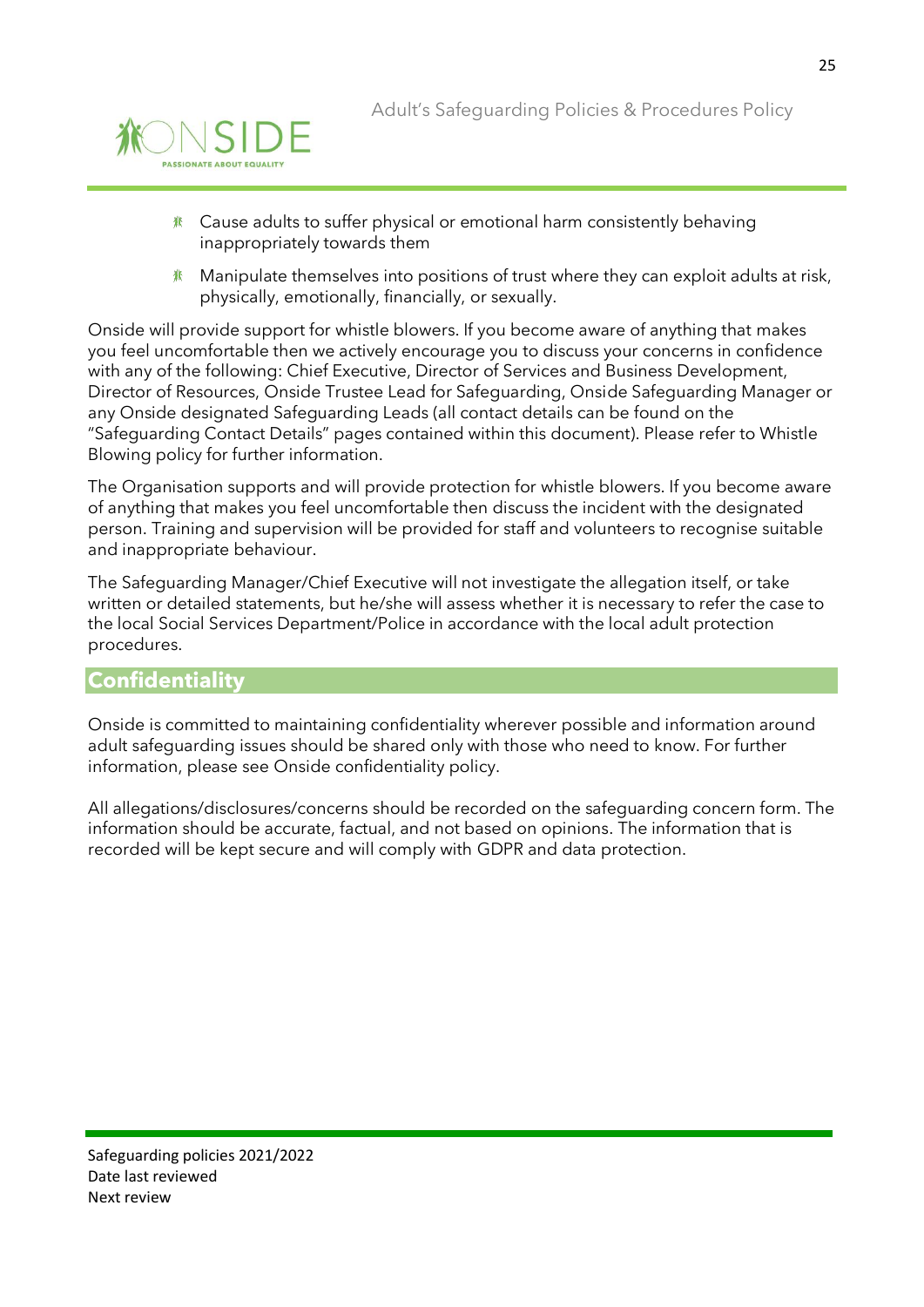![](_page_25_Picture_0.jpeg)

![](_page_25_Picture_1.jpeg)

## **Appendix i**

## **Prevent Policy Adults**

Date of Policy: 3 November 2015 Date of last policy review: 1<sup>st</sup> January 2022 Date of next policy review: 1<sup>st</sup> January 2023

Related Policies: Safeguarding Policy and related documents, Confidentiality, Code of Conduct

The revised Prevent Strategy was launched in June 2011 and is an integral part of the Counter Terrorism Strategy and its aim is to stop people becoming drawn into, promoting, or supporting terrorism.

Prevent will address all forms of terrorism but continue to prioritise according to the threat they pose to our national security. Preventing terrorism will mean challenging extremist (and nonviolent) ideas that are also part of a terrorist's ideology. Prevent will also mean intervening to try to stop people moving from extremist groups or extremism into terrorist-related activity.

The three Prevent objectives are:

- $*$  Respond to the ideological challenge of terrorism and the threat we face from those who promote it
- $*$  Prevent people from being drawn into terrorism and ensure that they are given appropriate advice and support
- $*$  Supporting sectors and institutions where there are risks of radicalisation

From 1 July 2015 all schools and childcare providers and other partners must have regard to the statutory guidance issued under section 29 of the Counterterrorism and Security Act 2015, to have "due regard to the need to prevent people from being drawn into terrorism". An updated Prevent Toolkit was published in September 2018

This duty is known as the Prevent duty. The specified authorities are those judged to have a role in protecting vulnerable children, young people, and adults and/or the national security.

There are other elements within the government's counter terrorism strategy which focus on pursuing and disrupting terrorists. This is not the role of Prevent, which operates in what is called the 'pre-criminal space', similar to other preventative initiatives that protect and safeguard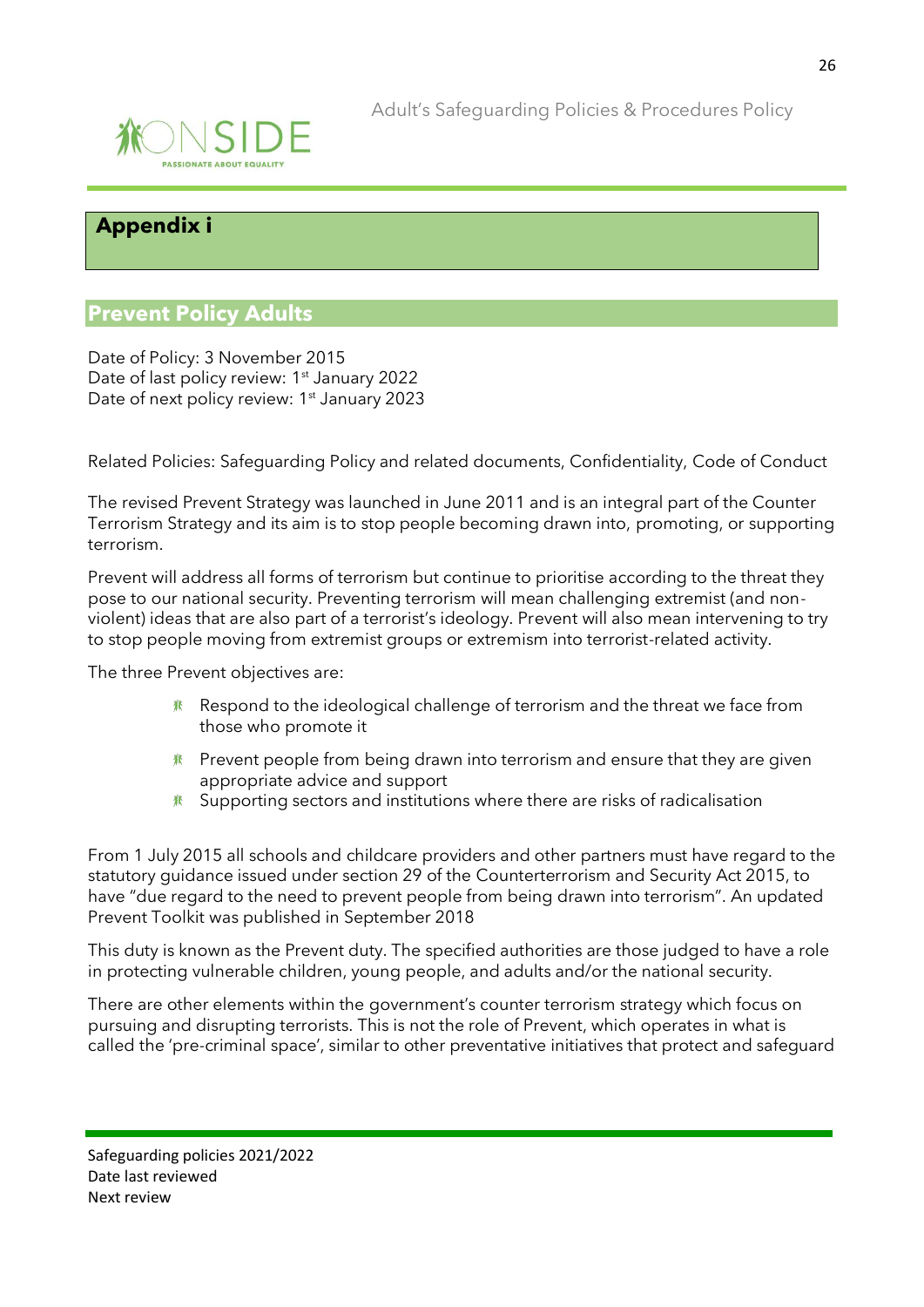![](_page_26_Picture_0.jpeg)

vulnerable individuals at risk of being drawn into harm such as drugs, gang culture and gun and knife crime.

#### What support is available for people at risk of becoming involved in extremism

Channel is a joint initiative that offers help and guidance to people who may be at risk of becoming involved in extremism. Extremist organisations sometimes try to recruit people who are susceptible or vulnerable, in person or through the internet. If the early signs are spotted and acted upon, it safeguards the person concerned and helps protect all of us.

Concerns that an individual may be vulnerable to radicalisation do not mean that you think the person is a terrorist: it means that you are concerned that they are prone to being exploited by others.

It is important that staff trust their professional judgement – if they are concerned that someone is at risk of getting involved in extremism, they should in the first instance contact the YSS safeguarding lead who should, if required, contact their Channel coordinator. They will, in partnership with other safeguarding professionals, investigate further to assess the nature and extent of the risk and the Channel panel will develop the most appropriate support package for the individual concerned.

The Prevent strategy, published by the Government in 2011, is part of an overall counterterrorism strategy called CONTEST. The aim of the Prevent strategy is to reduce the threat to the UK from terrorism by stopping people becoming terrorists or supporting terrorism.

In addition, the Counterterrorism and Security Act 2015 (the CT and S Act) set out the duty on local authorities and partners to establish and cooperate with a local Channel programme of 'Channel panels' to provide support for people, children, and adults, vulnerable to being drawn into terrorism. It is essential that Channel panel members, partners to local panels and other professionals ensure that children, young people, and adults are protected from harm.

Channel is about ensuring that vulnerable children and adults of any faith, ethnicity or background receive support before their vulnerabilities are exploited by those that would want them to embrace terrorism, and before they become involved in criminal terrorist related activity.

#### **Definition**

Radicalisation is defined as the process by which people come to support terrorism and extremism and, in some cases, to then participate in terrorist groups.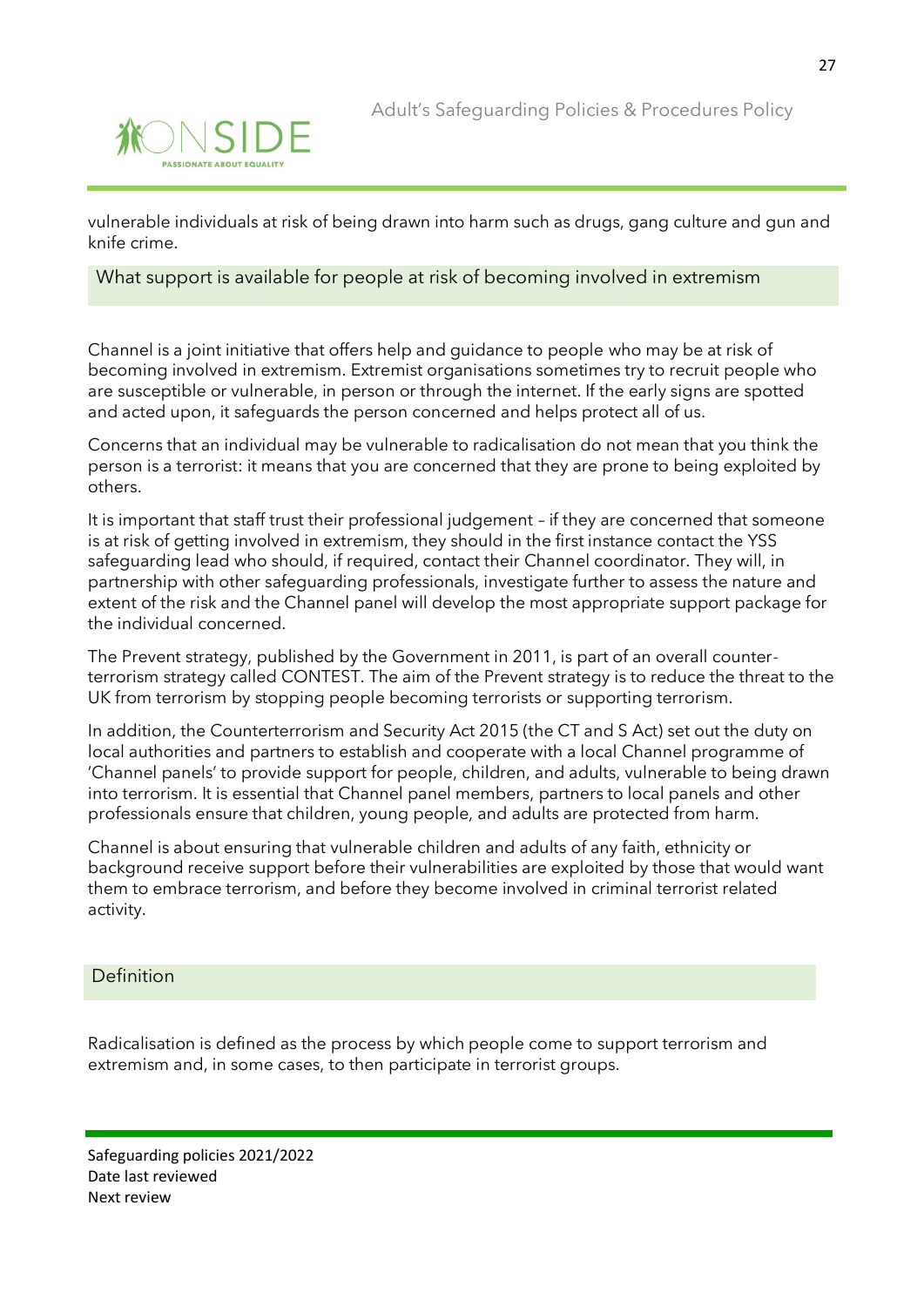![](_page_27_Picture_0.jpeg)

"Extremism is vocal or active opposition to fundamental British values, including democracy, the rule of law, individual liberty and mutual respect and tolerance of different faiths and beliefs. We also include in our definition of extremism calls for the death of members of our armed forces, whether in this country or overseas" (HM Government Prevent Strategy 2011)

#### Risks

People can be drawn into violence, or they can be exposed to the messages of extremist groups by many means. These can include through the influence of family members or friends and/or direct contact with extremist groups and organisations or, increasingly, through the internet via social media or other websites. This can put a person at risk of being drawn into criminal activity. This may take the form of a "grooming" process where the vulnerabilities of a person are exploited to form an exclusive friendship which draws the person away from other influences that might challenge the radical ideology. The risk of radicalisation can develop over time and may relate to several factors in the person's life. Identifying the risks require practitioners to exercise their professional judgement and to seek further advice as necessary. The risk may be combined with other vulnerabilities or may be the only risk identified.

On-line content in particular social media may pose a specific risk in normalising radical views and promoting content that is shocking and extreme.

#### Indicators

Regarding issues that may make an individual vulnerable to radicalisation, these can include:

- **K** Identity Crisis Distance from cultural / religious heritage and uncomfortable with their place in the society around them
- Personal Crisis Family tensions; sense of isolation; adolescence; low self-esteem; disassociating from existing friendship group and becoming involved with a new and different group of friends; searching for answers to questions about identity, faith and belonging
- **\*** Personal Circumstances Migration; local community tensions; events affecting country or region of origin; alienation from UK values; having a sense of grievance that is triggered by personal experience of racism or discrimination or aspects of Government policy
- Unmet aspirations Perceptions of injustice; feeling of failure; rejection of community values
- $*$  Criminality Experiences of imprisonment; previous involvement with criminal groups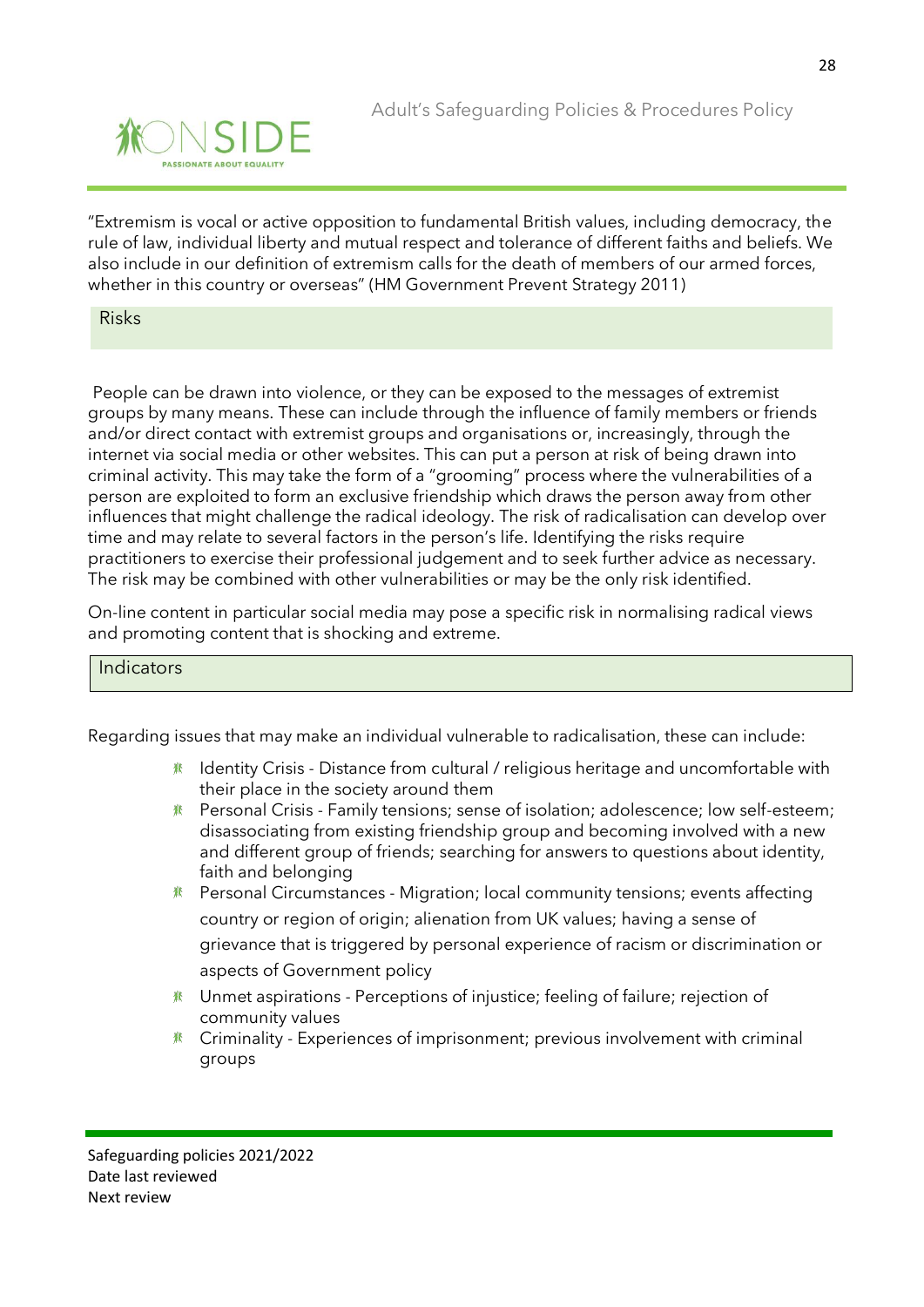![](_page_28_Picture_0.jpeg)

![](_page_28_Picture_1.jpeg)

However, those closest to the individual may first notice the following changes of behaviour:

- 賽 General changes of mood, patterns of behaviour, secrecy
- Changes of friends and mode of dress
- Use of inappropriate language
- **K** Possession of violent extremist literature
- $*$  The expression of extremist views
- Advocating violent actions and means
- Association with known extremists
- **K** Seeking to recruit others to an extremist ideology

#### Action to be Taken

Any member of staff or volunteer identifying concerns about the person should discuss them with their line manager and report them to the Onside Safeguarding Manager, who will discuss these concerns with the police if appropriate. The Onside Safeguarding Manager is the Single Point of Contact for PREVENT so all concerns about radicalisation or extremism must be reported here using a safeguarding concern form. A multi-agency assessment meeting will determine the appropriate response and level of support to the individual. Consideration of referrals to the Channel programme may be appropriate in some cases. Response should be proportionate, with the emphasis on supporting people, unless there is evidence of more active involvement in extremist activities.

Wherever possible the response should be appropriately and proportionately provided from within the normal range of universal provision of the organisation working with other local agencies and partners. Where there is an identified risk/ potential risk that a person may be involved/ potentially involved in supporting or following extremism, further investigation by the police will be required, prior to other assessments and interventions.

#### **Useful Contacts**

The Police Prevent Team 01386 591835/591825/591917

Online training modules on Prevent and Channel are available at

<https://www.elearning.prevent.homeoffice.gov.uk/preventreferrals>

<https://www.elearning.prevent.homeoffice.gov.uk/channelawareness>

Prevent duty guidance

<https://www.gov.uk/government/publications/prevent-duty-guidance>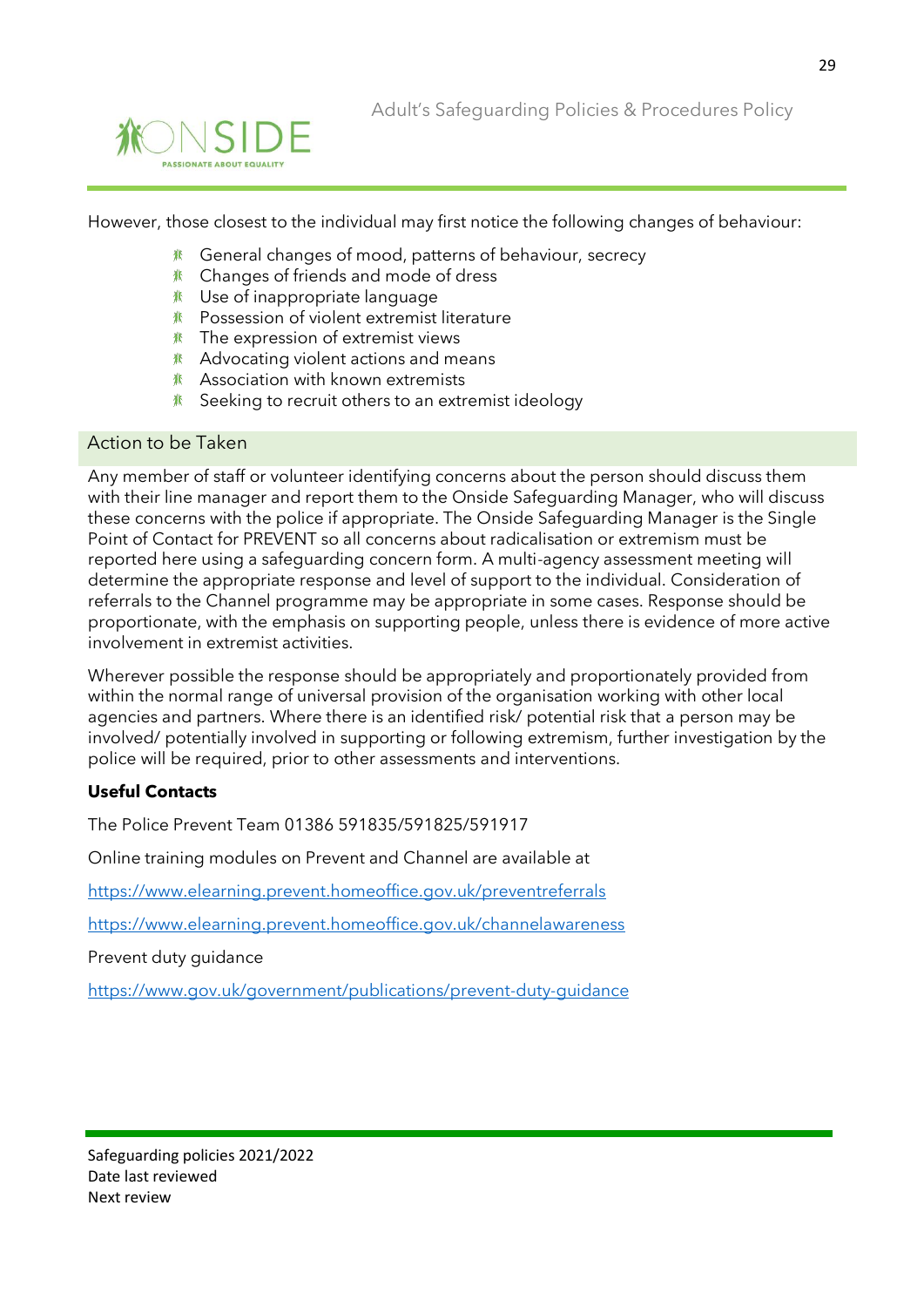![](_page_29_Picture_0.jpeg)

![](_page_29_Picture_1.jpeg)

### **Appendix ii**

## **Recording a Safeguarding Concern form**

| Name of person<br>you are concerned<br>about                                    |                                                                               | Date of<br><b>Birth</b> |                                   | Click or tap to enter a date. |  |  |
|---------------------------------------------------------------------------------|-------------------------------------------------------------------------------|-------------------------|-----------------------------------|-------------------------------|--|--|
| Did you discuss confidentiality with the person and are they<br>Choose an item. |                                                                               |                         |                                   |                               |  |  |
| aware of your concerns?                                                         |                                                                               |                         |                                   |                               |  |  |
| Name of person                                                                  |                                                                               | Service                 |                                   |                               |  |  |
| completing this                                                                 |                                                                               | & Role                  |                                   |                               |  |  |
| form                                                                            |                                                                               |                         |                                   |                               |  |  |
| Date form completed                                                             | Click or tap to enter a date.                                                 |                         |                                   |                               |  |  |
| GP surgery                                                                      |                                                                               | Name of lead GP         |                                   |                               |  |  |
| School                                                                          |                                                                               |                         | Name of school DSL                |                               |  |  |
|                                                                                 | Details of the Safeguarding concern/s including type of abuse                 |                         |                                   |                               |  |  |
| Primary Concern Choose an item.                                                 |                                                                               |                         | Secondary Concern Choose an item. |                               |  |  |
|                                                                                 |                                                                               |                         |                                   |                               |  |  |
|                                                                                 |                                                                               |                         |                                   |                               |  |  |
|                                                                                 | Who did you go to for advice and what advice was given?                       |                         |                                   |                               |  |  |
|                                                                                 |                                                                               |                         |                                   |                               |  |  |
|                                                                                 |                                                                               |                         |                                   |                               |  |  |
|                                                                                 |                                                                               |                         |                                   |                               |  |  |
|                                                                                 |                                                                               |                         |                                   |                               |  |  |
|                                                                                 | What action did you take (if no action taken, please state & give reason why) |                         | Choose an item.                   |                               |  |  |
|                                                                                 | Has a referral been made to the Local Authority?                              |                         |                                   |                               |  |  |
| Choose an item.<br>If yes, did you get consent?                                 |                                                                               |                         |                                   |                               |  |  |
|                                                                                 |                                                                               |                         |                                   |                               |  |  |
|                                                                                 |                                                                               |                         |                                   |                               |  |  |
|                                                                                 |                                                                               |                         |                                   |                               |  |  |
|                                                                                 |                                                                               |                         |                                   |                               |  |  |
| Any other information you think is relevant                                     |                                                                               |                         |                                   |                               |  |  |
|                                                                                 |                                                                               |                         |                                   |                               |  |  |
|                                                                                 |                                                                               |                         |                                   |                               |  |  |
|                                                                                 |                                                                               |                         |                                   |                               |  |  |

**PLEASE NOTE:** All information on this document remains confidential. This form must be emailed to [safeguarding@onside-advocacy.org.uk](mailto:safeguarding@onside-advocacy.org.uk)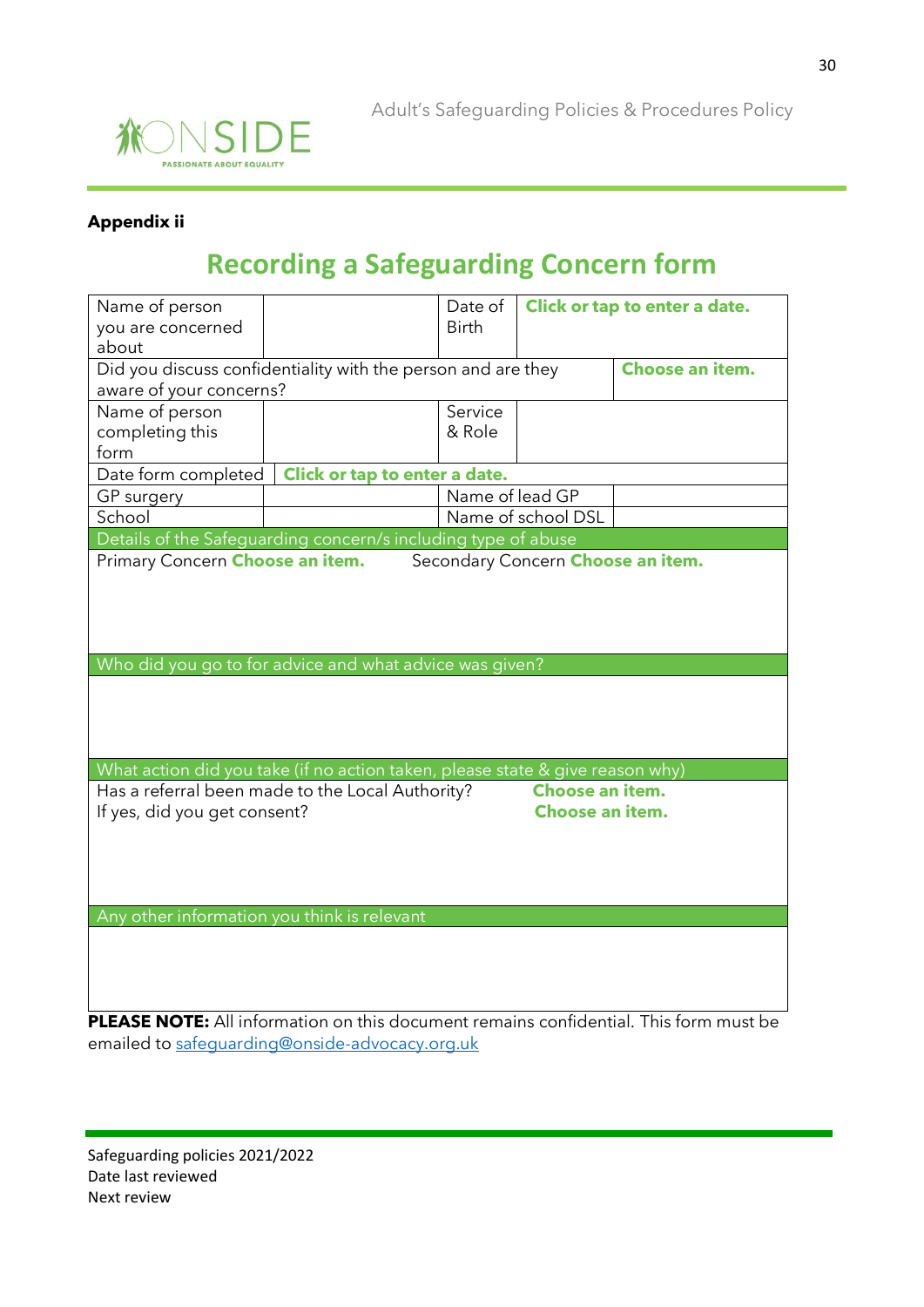![](_page_30_Picture_1.jpeg)

# **Recording a Safeguarding Concern Form**

Please indicate the injury and where it is located. Eg. "Bite on knee" with arrow pointing to the area/s concerned

![](_page_30_Figure_4.jpeg)

Back

![](_page_30_Picture_6.jpeg)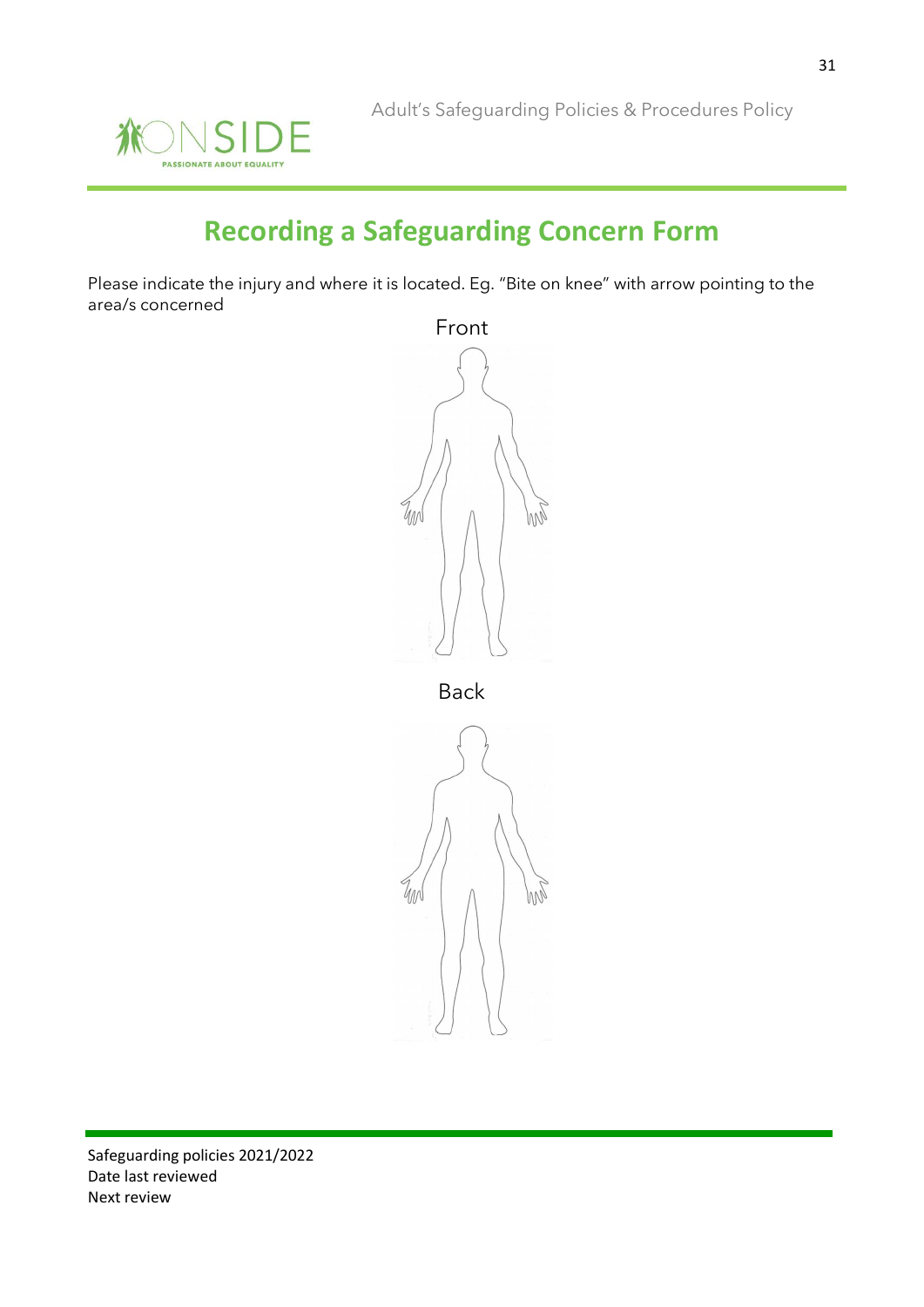![](_page_31_Picture_0.jpeg)

Adult's Safeguarding Policies & Procedures Policy

## **Examples of concerns staff should report**

This list is not exhaustive – you should report anything that causes you concern.

- $*$  Disclosure around criminal activity that may place an adult at risk of harm
- **K** Disclosure around being abused in any form
- Disclosure around attraction to staff or volunteers
- $*$  Any occurrences where disclosures are made about guns, knives, weapons of any sort being carried, stored, used, etc
- **Any occurrences where disclosures are made about drugs or illegal substances of any** sort being carried, stored, used, etc
- **Instances whereby thoughts or occasions of self-harm, suicide, are disclosed**
- Disclosures of Domestic Abuse
- **K** Threats to Onside staff or volunteers
- **K** Threats towards other agency's staff or volunteers
- $*$  Threats to individuals in the community

32